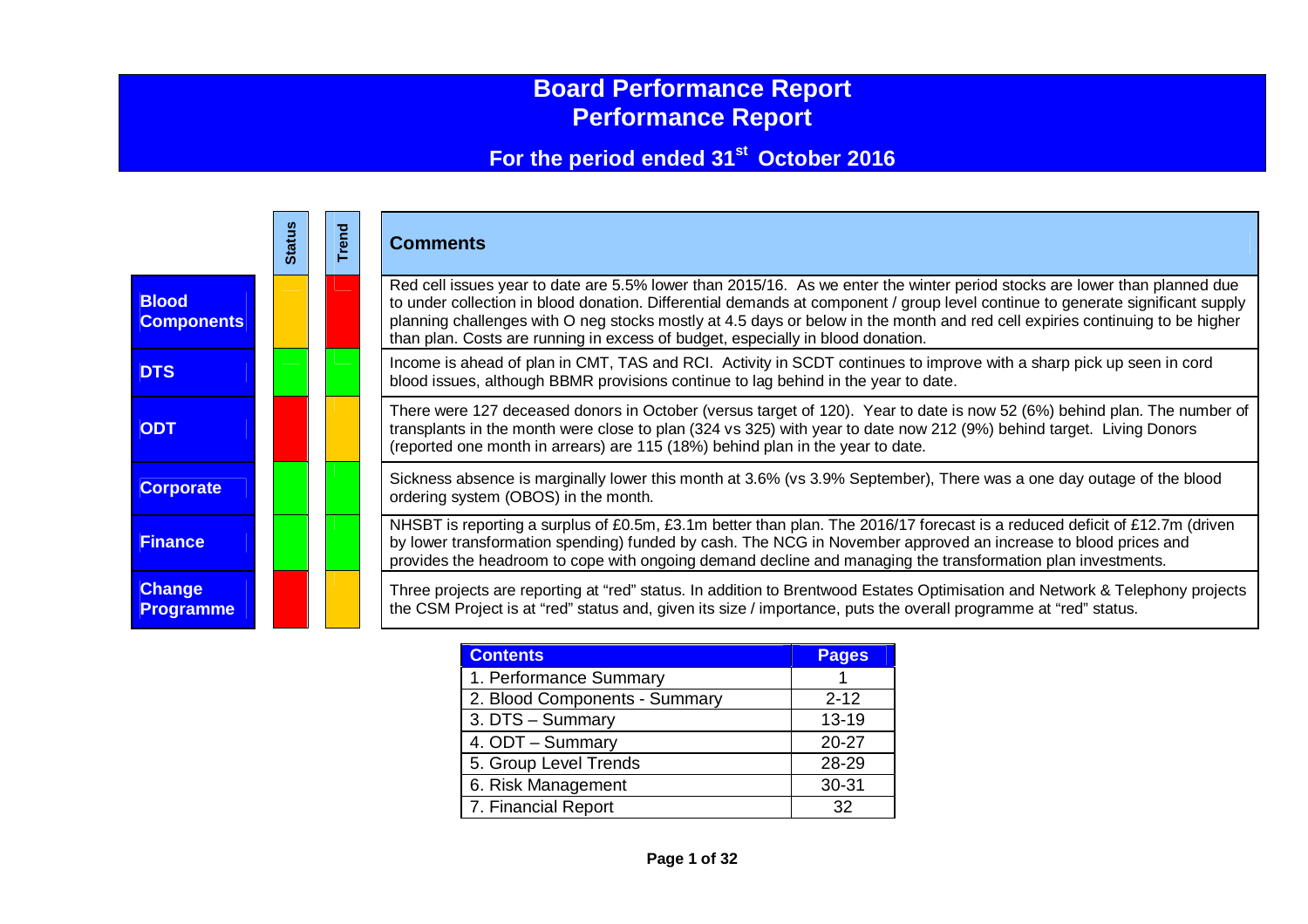| <b>DIVISION</b> | <b>PILLAR</b>                         | <b>BLODD 2020 - STRATEGIC TARGETS</b>                       | <b>YTD</b><br><b>RAG</b> | <b>RAG</b><br><b>CHANGE</b> | <b>PERFORMANCE</b>                                       |
|-----------------|---------------------------------------|-------------------------------------------------------------|--------------------------|-----------------------------|----------------------------------------------------------|
|                 |                                       | 72% of blood donors scoring =/> 9/10 for satisfaction.      | G                        |                             | Ahead of plan year to date (79% vs 72%) - Chart 15.      |
|                 |                                       | No. of complaints per million donation                      |                          | <b>Better</b>               | Equal with plan at 4.9k - Chart 16                       |
|                 |                                       | Number of Donors Donating over the last 12 months (000's)   | G                        |                             | Above plan in October (866k vs 864k) - Chart 19.         |
|                 | <b>Blood</b>                          | Frequency of Donation (overall)                             | G                        |                             | Lower than plan in October $-1.86$ vs 1.88 (Chart 19).   |
|                 | <b>Donation</b><br>and the            | Number of O- neg Donors donating last 12 months (000's)     | G                        |                             | Better than plan in October (106.4k vs 105k) - Chart 19. |
|                 | <b>Donor</b><br><b>Experience</b>     | Frequency of Donation (O neg donors)                        | G                        |                             | Lower than plan in October (1.956 vs 1.98) - Chart 19.   |
|                 |                                       | % of whole blood donations in donor centres                 | G                        |                             | October at 16.9% - equal to plan - Chart 11.             |
|                 |                                       | % of 9 bed sessions                                         | G                        | $\blacksquare$              | 58.6% in October vs plan of 56.7% - Chart 12.            |
| <b>BLOOD</b>    |                                       | Blood Donation Productivity: units/FTE/year                 | G                        | ٠                           | October at 1,383 vs plan of 1,373 - charts 27/28         |
|                 |                                       | Red Cell Blood Stocks - Alert Levels                        | G                        | ٠                           | Above 3 day alert for all groups - (chart 13).           |
|                 |                                       | Platelet Demand vs. Stock levels                            | $\mathsf{R}$             | $\blacksquare$              | Aggregate stocks +/- the 2 day alert level -chart 14.    |
|                 | Supply-                               | Number of 'critical' and "major" regulatory non-compliances | $\mathsf{R}$             |                             | None reported in October. One year to date (July 2016).  |
|                 | <b>Chain</b><br><b>Operations</b>     | 96.5% of Products Issued on Time                            | $\mathbf{A}$             |                             | 95.3% year to date v plan of 96.5% - chart 21.           |
|                 |                                       | Manufacturing Productivity (units/FTE/year)                 | A                        |                             | Year to date 9.7k vs plan of 10.1k - Chart 25.           |
|                 |                                       | Testing Productivity (units/FTE/year)                       | $\mathsf{R}$             |                             | October reporting (27.0k vs 28.7k) - Chart 26 -          |
|                 | <b>Customer</b><br><b>Service and</b> | % hospitals scoring =/> 9/10 for satisfaction (chart 22).   |                          |                             | October at 67%. Next survey December 2016.               |
|                 | the<br><b>Hospital</b><br>Interface   | Red Cell Price £120.00 in 2016/17.                          | G                        |                             | Red cell price at £120 p/unit - per agreement with NCG   |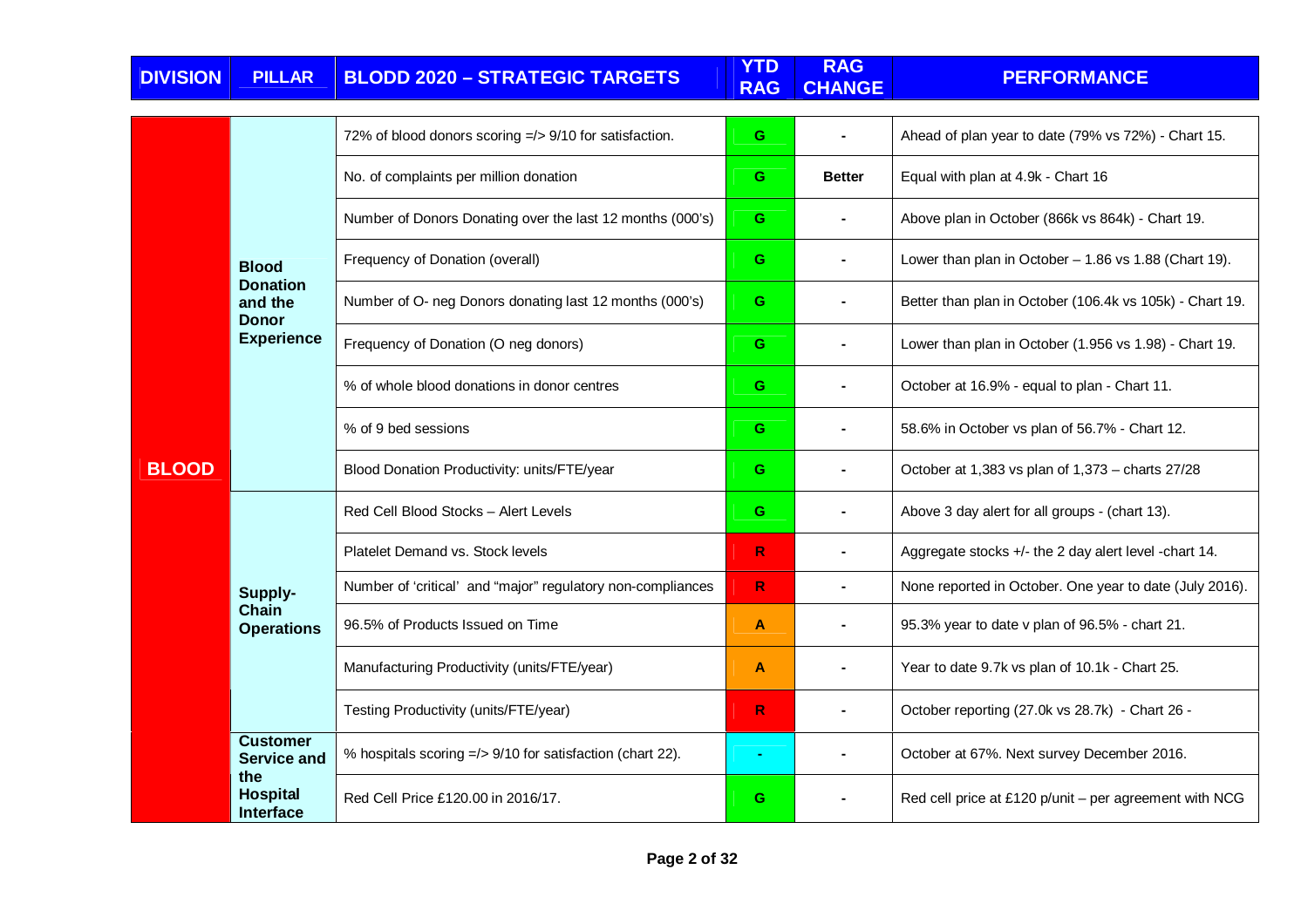| <b>DIVISION</b> | <b>PILLAR</b> | STRATEGIC TARGET                                      | <b>YTD</b><br><b>RAG</b> | <b>RAG</b><br><b>CHANGE</b> | <b>PERFORMANCE</b>                                                               |  |  |  |
|-----------------|---------------|-------------------------------------------------------|--------------------------|-----------------------------|----------------------------------------------------------------------------------|--|--|--|
|                 | Hospital      | Hospital Served via Vendor Managed Inventory          |                          | $\overline{\phantom{a}}$    | 8 hospitals vs target of 14. Discussions ongoing with a<br>further 13 hospitals. |  |  |  |
| <b>BLOOD</b>    | Integration   | Hospital networks with extended / integrated services |                          |                             | Focus is on "extending" service - piloted with 3 Trusts.                         |  |  |  |

- Red Cell issues in October were 1.7% lower than plan. In the year to date red cell issues are now 5.5% lower than last year with average week day issues in October month 8% lower than last year and indicating an acceleration in demand decline. November issue levels appear to have stabilised, however, and (after one week) are 4.5 % lower than last year. It remains unclear if this is a short term fluctuation or a more structural shift, perhaps driven by the recent "NHS Reset".
- The forecast for 2016/17 has been further reduced to 1.507m red cell issues (from the 1.517 seen last month) and compares to the 1.527m agreed at last year's NCG. This represents a 5.4% reduction on 2015/16 and hence assumes there is no further deterioration in demand in the remainder of the year.

.

- Following an adverse collection performance in September, blood collection in October was a further 3.8% lower than plan, with stocks decreasing to 29k by month end and having touched levels of 26k on 25 October. The shortfall in collections appears to be mostly donor driven with challenges in getting donors to attend and fill available capacity / slots and an apparent increase in the number of short term cancellations (ie within 24-48 hours). Collection performance has improved in November and is at/around plan but, assuming this continues, will only result in stock levels that will be ca 5k lower than planned at the start of December. This implies a lower level of resilience than would be preferred as we go into the winter period. All blood groups, however, remain > 3 day alert level, but with O neg stocks hovering between 3-4.5 days during the month. Early November has seen a partial improvement with stocks now between 4-4.5 days, although we remain unable to deliver the 5 days of cover that we would prefer to see.
- Pressure on O neg supply remains with October's proportion of O neg at 12.9% versus population of 7%. There are indications, however, that underlying demand has topped out, and may be declining, albeit this is masked in our issues data as a result of substitution.
- Platelet demand has also started to fall in 2016/17. Issues in the year to date are now 1.0% lower than plan and 4.5% lower than last year. Forecast platelet demand for 2016/17 has been retained at 267k (versus 273k agreed with last year's NCG), with demand for 2017/18 continuing to be set at 256k. This adds further pressure to the income / contribution gap and the rationale for the proposed price increase for 2017/18.
- The proportion of CD platelets was 59.0% in the month and in the year to date is 61.0% versus plan of 57%. Managing demand from hospitals is proving challenging with a number insisting on 100% CD platelets. There is a cost differential in providing CD platelets versus pooled platelets and our NCG proposals included an intention to apply the higher cost for CD platelets within our price list.
- Platelet stocks in aggregate were above the alert level during October. Stock of Group A- platelets were above the 1 day's stock alert level on all working days during the month and have been above 1 day of stock into early November.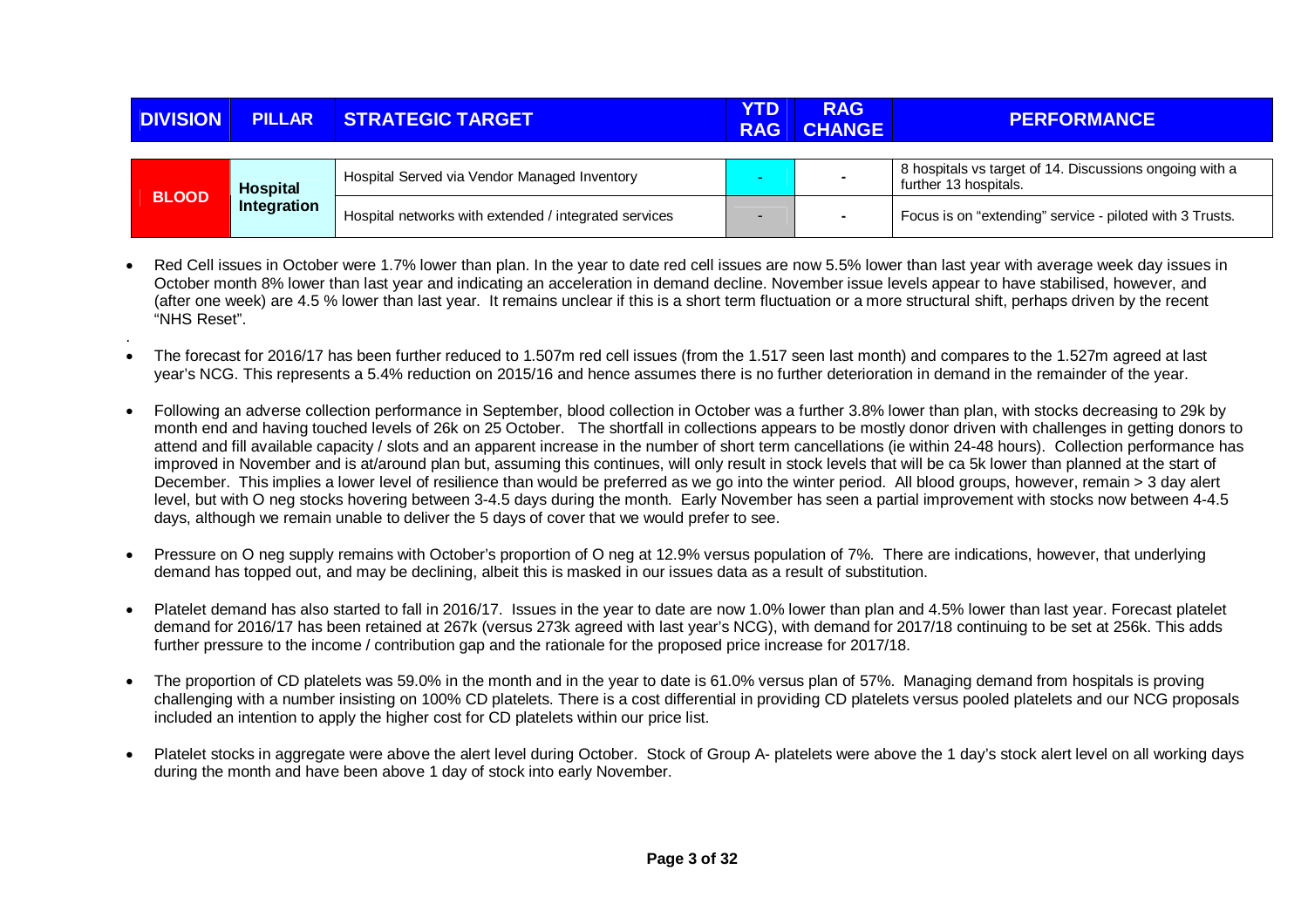- Although issues of universal A neg platelets continues to increase (whilst total platelet demand is falling), as with O neg red cells, there are indications that demand is topping out and falling but is masked in the issue data by substitution (driven by a lack of AB negative donors). We continue to increase the number of whole blood donors for pooling of platelets although this increases the stock of A neg red cells and is leading to sharply higher expiries. To address this we are also calling in those A neg platelet donors who may only provide single doses albeit this will reduce overall yield and increase unit costs and will work with blood donation on increased recruitment of AB negative donors.
- The red cell loss rate was higher in October at 3.77%. Year to date losses are 3.65%, higher than plan of 3.60%, although lower than in the previous vear (3.71%). Platelets issued/produced were higher in October at 90.38% with year to date (90.68%) lower than plan (91.36%) and also behind the previous year (90.88%). The level of platelet losses directly reflects the differential supply challenges described above.
- OTIF delivery performance (before substitutions) in October was 95.6% versus plan of 96.5%. The year to date also remains lower than plan at 95.3%. An OTIF task force has been established to analyse geographical and single issue fails and is providing much greater insight into OTIF failures, especially with regard to timing failures. A lack of sufficient HEV negative platelets has been identified as a key gap (hence requiring a short term increase in testing levels) and Ro units remain a significant factor (driven by an insufficient number of Afro-Caribbean donors).
- A new campaign "Represent" developed in partnership with the MOBO Awards, was launched at the end of October. The aim will to be to recruit more young blood donors, particularly those of black and Asian heritage. The main focus of the campaign is an inspirational music video, featuring a number of high profile black and Asian figures, with the expectation that the campaign will attract national coverage.
- The number of faints in the month was higher at 154 although better than target (160). The number of rebleeds was 32 and worse than target this month (30).
- Donor satisfaction returned it's highest ever score, reporting this month at 79% (vs target of 72%), and in the year to date is also better than plan at 75.1%. Donor complaints were also lower in the month, and better than plan.
- Sickness absence was lower in Blood Donation at 5.28% but higher in Logistics at 6.52% (September 5.85%).
- There were no critical/major regulatory non-compliance's reported in the month.
- Given the demand trends being seen the projected demand for 2017/18, and the 5 year plan is very uncertain. For NCG pricing purposes a further 3.0% decline in average weekday issues has been included in the demand of 1.461m agreed for 2017/18. Given this, and as agreed by the Board, a price increase of 2% was proposed to and accepted by the NCG on 11 November. This should be sufficient to cover current demand decline forecasts and provide the head room to fund the investment in CSM, desktop replacement etc. This implies that the cost of blood supply to the NHS overall would fall by 1.8% in 2107/18.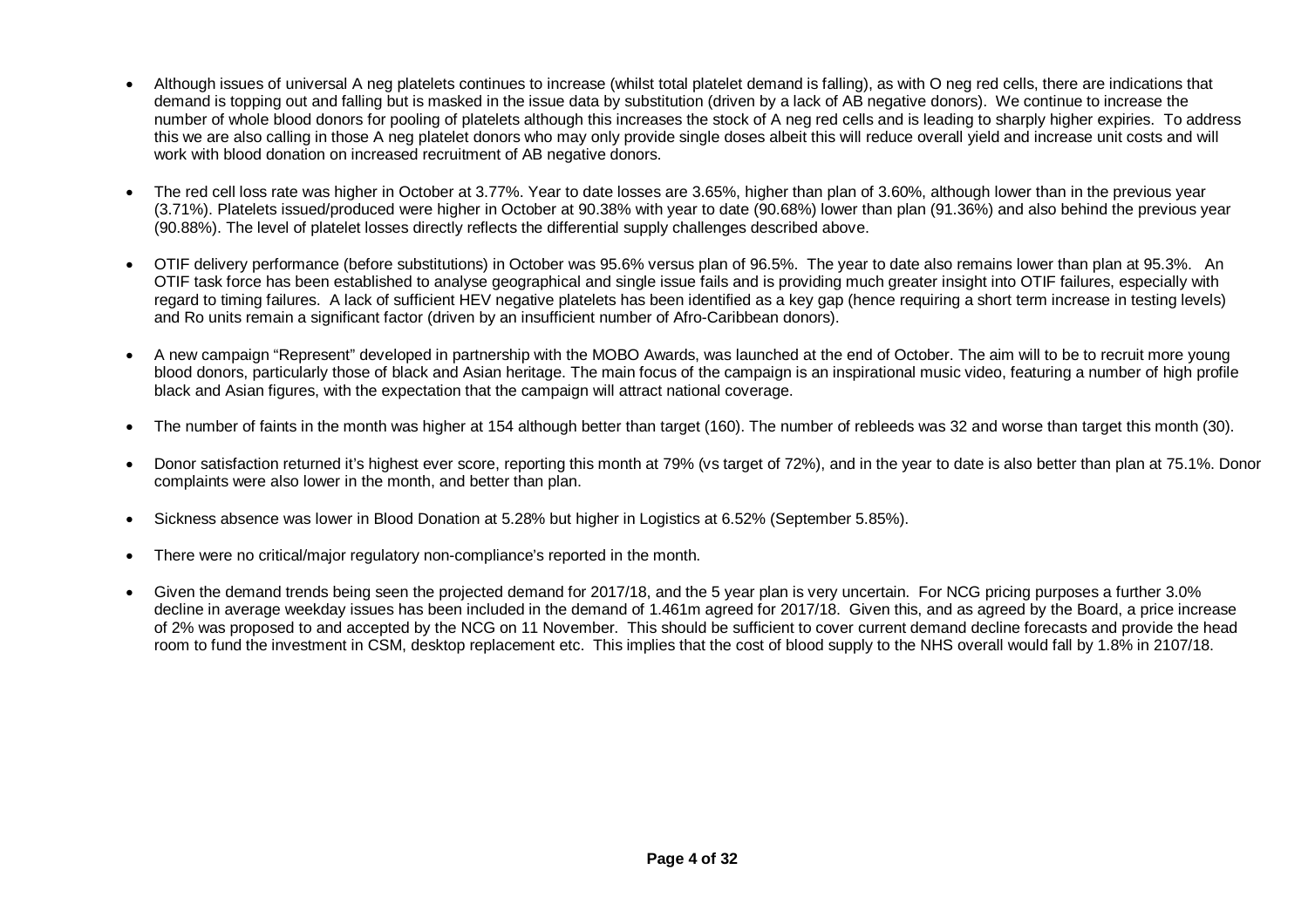### **Blood Supply – Status of Strategic Projects per TPB reporting**

| <b>Project title</b>                                | <b>Status</b>     | <b>This</b><br><b>RAG</b> | Last<br><b>RAG</b> | <b>Approved</b><br><b>Cost</b><br>(£m's) | <b>F/Cast</b><br><b>Cost</b><br>$(\text{Em's})$ | <b>F/cast</b><br><b>Benefit</b><br>$(\text{Em's})$ | <b>Planned</b><br>to<br>complete | <b>F/Cast</b><br>to<br>complete |
|-----------------------------------------------------|-------------------|---------------------------|--------------------|------------------------------------------|-------------------------------------------------|----------------------------------------------------|----------------------------------|---------------------------------|
| Planning and Control System                         | Delivery          | A                         | A                  | 1.0                                      | 0.9                                             | 0.1                                                | <b>Jul 15</b>                    | Jan 17                          |
| Supply Chain Modernisation<br>(National Operations) | Delivery          | G.                        | G                  | 6.3                                      | 6.3                                             | 1.4                                                | Oct 17                           | Oct 17                          |
| <b>Bacterial Screening Contract</b>                 | <b>Delivery</b>   | G.                        | G                  | 0.1                                      | 0.1                                             | N/A                                                | Aug 16                           | Dec 16                          |
| Core Systems Modernisation                          | Define            | R                         | R.                 | $9.8*$                                   | 7.6                                             | 1.5                                                | Jan 20                           | Dec 19                          |
| Euro Blood Pack 2                                   | <b>Initiation</b> | G.                        | G                  | 0.4                                      | 0.3                                             | N/A                                                | Aug 18                           | Aug 18                          |
| Hev & HTLV Testing                                  | Delivery          | G.                        | G                  | 0.1                                      | 0.1                                             | $0.4**$                                            | Apr 16                           | Dec 16                          |
| <b>Leicester Donor Centre</b>                       | Initiation***     | G.                        |                    | 1.1                                      | 1.1                                             | 0.1                                                | May 18                           | Aug 18                          |
| Session of the Future                               | Start-Up          | G.                        | G                  | 0.2                                      | 0.2                                             | 1.5                                                | May 19                           | May 19                          |
| <b>Bradford Donor Centre</b>                        | <b>Delivery</b>   | G.                        | G                  | 0.8                                      | 0.8                                             | 0.1                                                | Sep 17                           | Sep 17                          |
| <b>HEV Procurement</b>                              | Start-Up          | G.                        | G.                 | ∩****                                    | N/A                                             | N/A                                                | <b>Jun 17</b>                    | <b>Jun 17</b>                   |
| Platelet Supply Phase 2                             | Initiation        | G.                        | G                  | $1.0***$                                 | N/A                                             | 0.6                                                | Nov 17                           | Nov 17                          |
| Sickle and Secondary Grouping                       | Delivery          | G.                        | G.                 | N/A                                      | N/A                                             | N/A                                                | Dec 16                           | Jan 17                          |

**Note:** \*This represents the 2015/2016 total budget approved: £2.2m for April to July 2016 and £7.6 August to March 2017.

\*\*This is the HTLV Testing figure only. \*\*\* Reopened this month. \*\*\*\*No project budget required - all resources allocated as BAU.

\*\*\*\*\*Approved at OBC.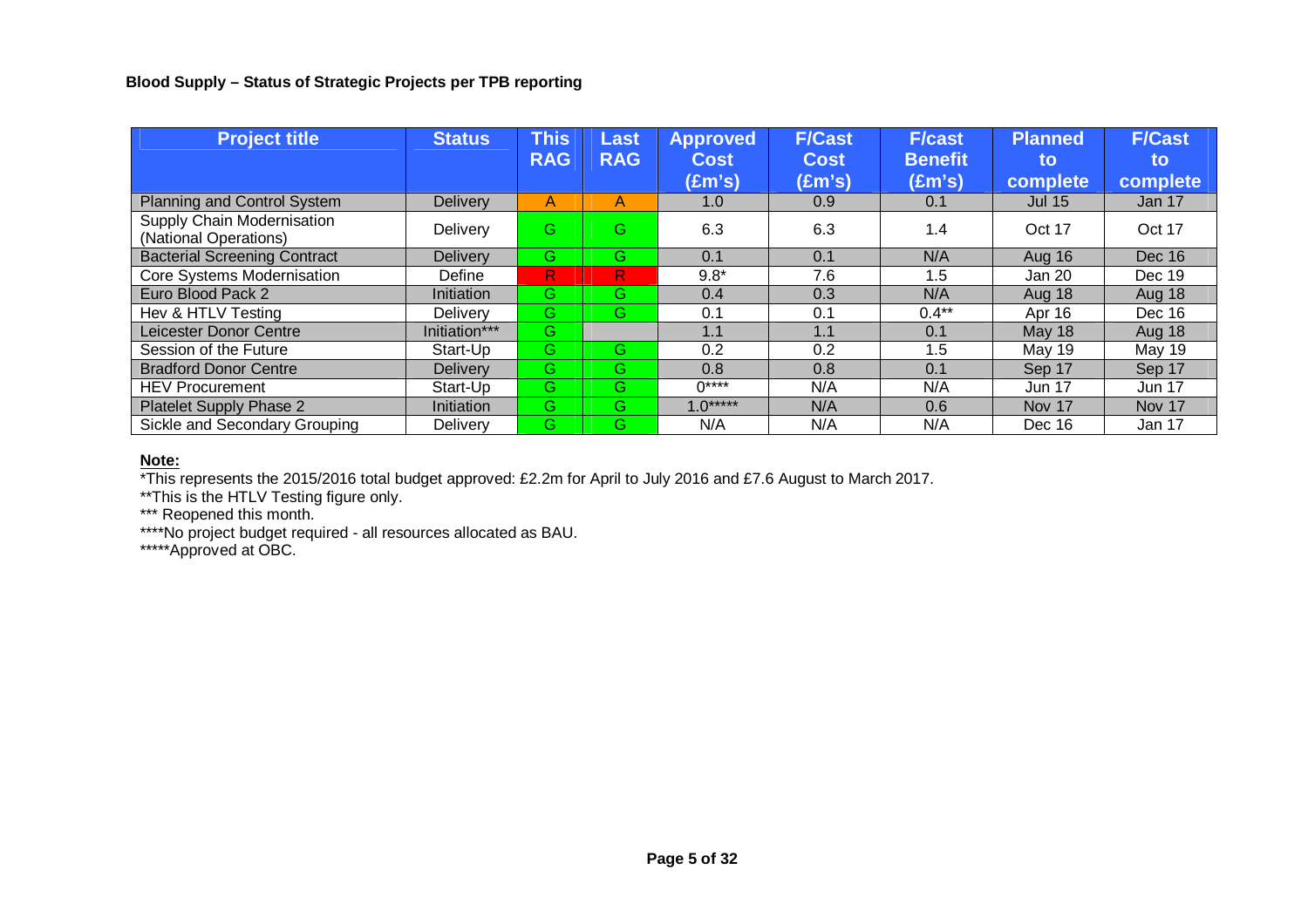

#### **1. On-Session Adverse Events - Faints & Rebleeds per 10,000 Donors Bled 2. Major QI's raised per month - Blood Supply Directorate**

#### **3. SABRE and SHOT Events Reported per Month**





#### **4. % of Patients Receiving Grade A or B1 HLA Matched Platelets**

| <b>IYTD Performance</b>                   | Annual<br>Target | YTD<br>Target | <b>YTD Actual</b> | <b>RAG</b> | <b>YTD RAG</b><br>Trend |
|-------------------------------------------|------------------|---------------|-------------------|------------|-------------------------|
| % of patients receiving A or B1 platelets | 75.0%            | 75.0%         | 72.9%             |            |                         |

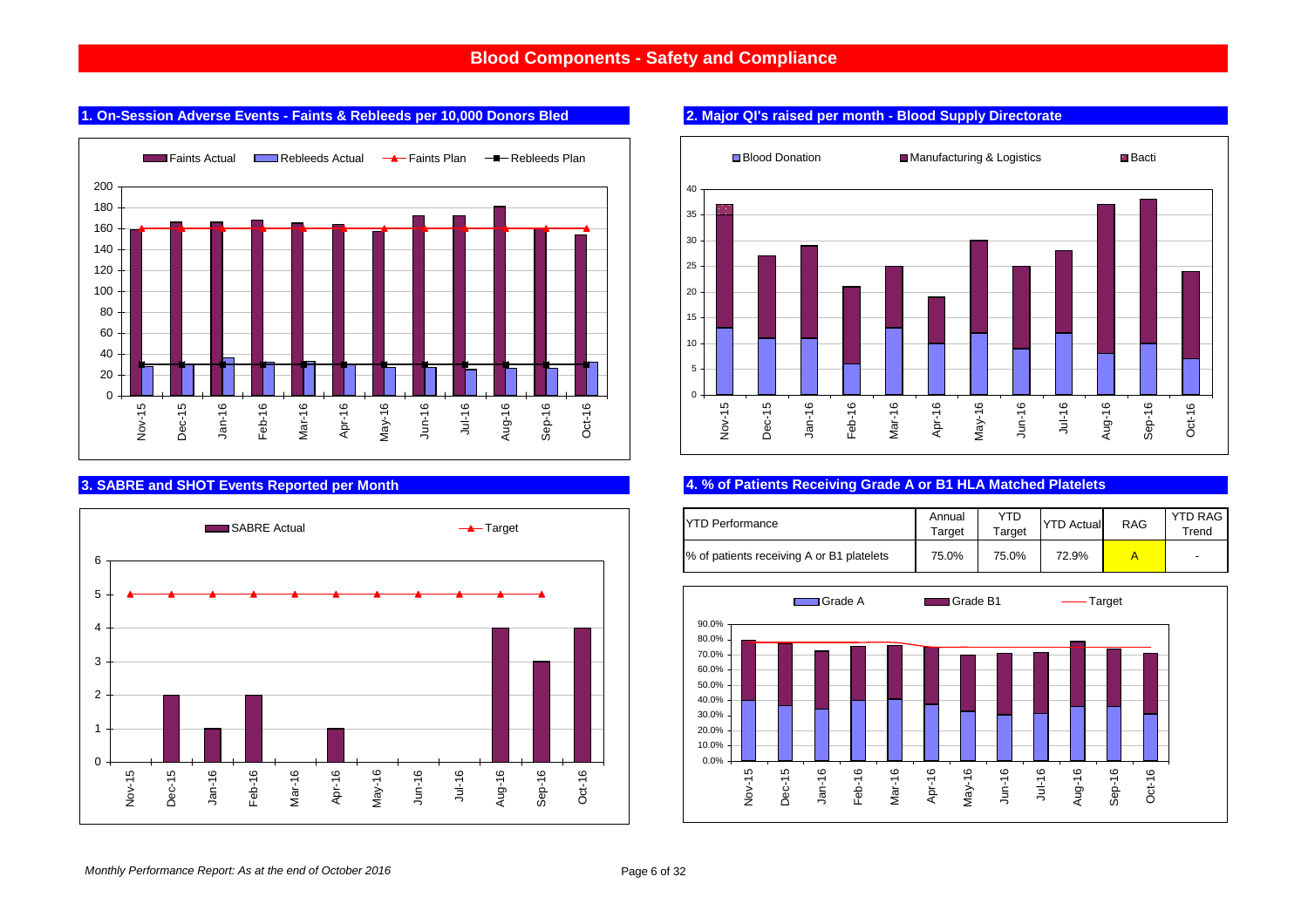#### **Blood Components - Red Cell Demand / Stocks**

#### **5. Average Weekday Red Cell Issues By Month ->April 2014**



| <b>Blood Group</b> | 2016/17 - YTD<br>October 2016 | 2015/16 - YTD<br>October 2015 | Change  |
|--------------------|-------------------------------|-------------------------------|---------|
| A Neg              | 73,976                        | 75,001                        | $-1.4%$ |
| A Pos              | 265,804                       | 287,933                       | $-7.7%$ |
| AB Neg             | 7,039                         | 7,337                         | $-4.1%$ |
| AB Pos             | 18,888                        | 20,821                        | $-9.3%$ |
| <b>B</b> Neg       | 22,080                        | 22,832                        | $-3.3%$ |
| <b>B</b> Pos       | 70,515                        | 74,785                        | $-5.7%$ |
| O Neg              | 116,659                       | 118,692                       | $-1.7%$ |
| O Pos              | 318,023                       | 337,808                       | $-5.9%$ |
| <b>Total</b>       | 892,984                       | 945,209                       | $-5.5%$ |

#### **7. Red Cell Supply - Year to Date by Blood Group**

# **6. MAT Red Cells and O Neg Issues (Adult Equivalant Units) - 000's**



#### **8. Red Cell - Blood Stocks (Units)**

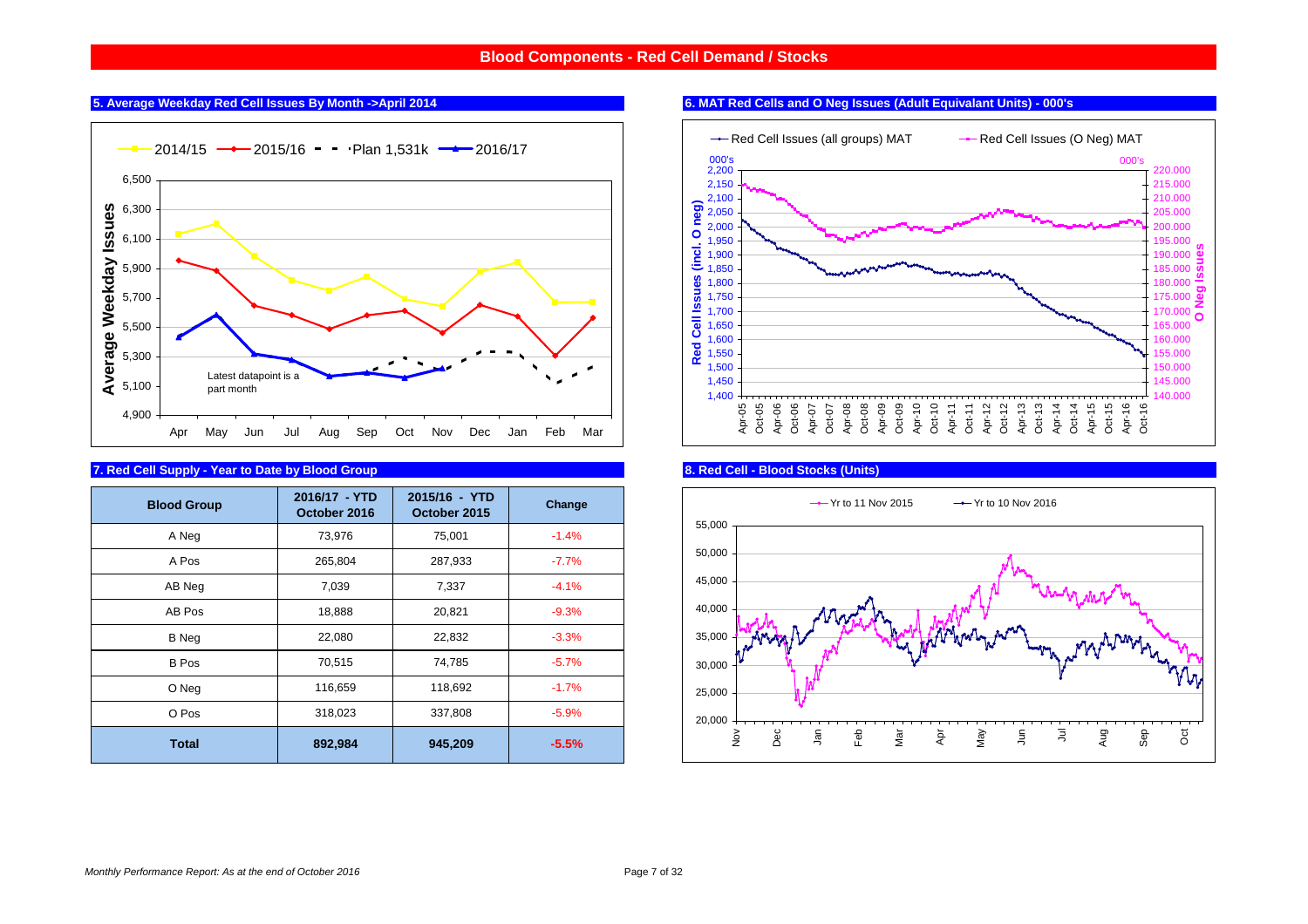#### **Blood Components - Platelet Demand**

#### **9. Average Weekday Platelet Issues By Month ->April 2014**





#### **Blood Components - Blood Collection: Important targets**

#### **11. Collections in Donor Centres**

| <b>IYTD Performance</b>            | Annual       | YTD    | YTD    | YTD | <b>YTD RAG</b> |
|------------------------------------|--------------|--------|--------|-----|----------------|
|                                    | $\tau$ arget | Target | Actual | RAG | ™rend          |
| % of WB Donations in Donor Centres | 17.0%        | 16.9%  | 16.9%  |     | $\,$           |



#### **12. Percentage of 9 Bed Whole Blood Sessions**

| Annua<br>Target | <b>YTD</b><br>Target | YTD<br>Actual | YTD<br><b>RAG</b> | <b>YTD RAG</b><br>Trend | <b>TYD Performance</b>                                      | Annual<br>Target |       | <b>YTD Target YTD Actual</b> | YTD<br><b>RAG</b> | <b>YTD RAG</b><br>Trend |
|-----------------|----------------------|---------------|-------------------|-------------------------|-------------------------------------------------------------|------------------|-------|------------------------------|-------------------|-------------------------|
| $7.0\%$         | 16.9%                | 16.9%         |                   |                         | % of WB sessions held that are exactly 9<br>Ichair sessions | 60.0%            | 56.7% | 58.6%                        |                   |                         |



#### **10. MAT Platelet and A Neg Issues (Adult Therepeutic Doses) - 000's**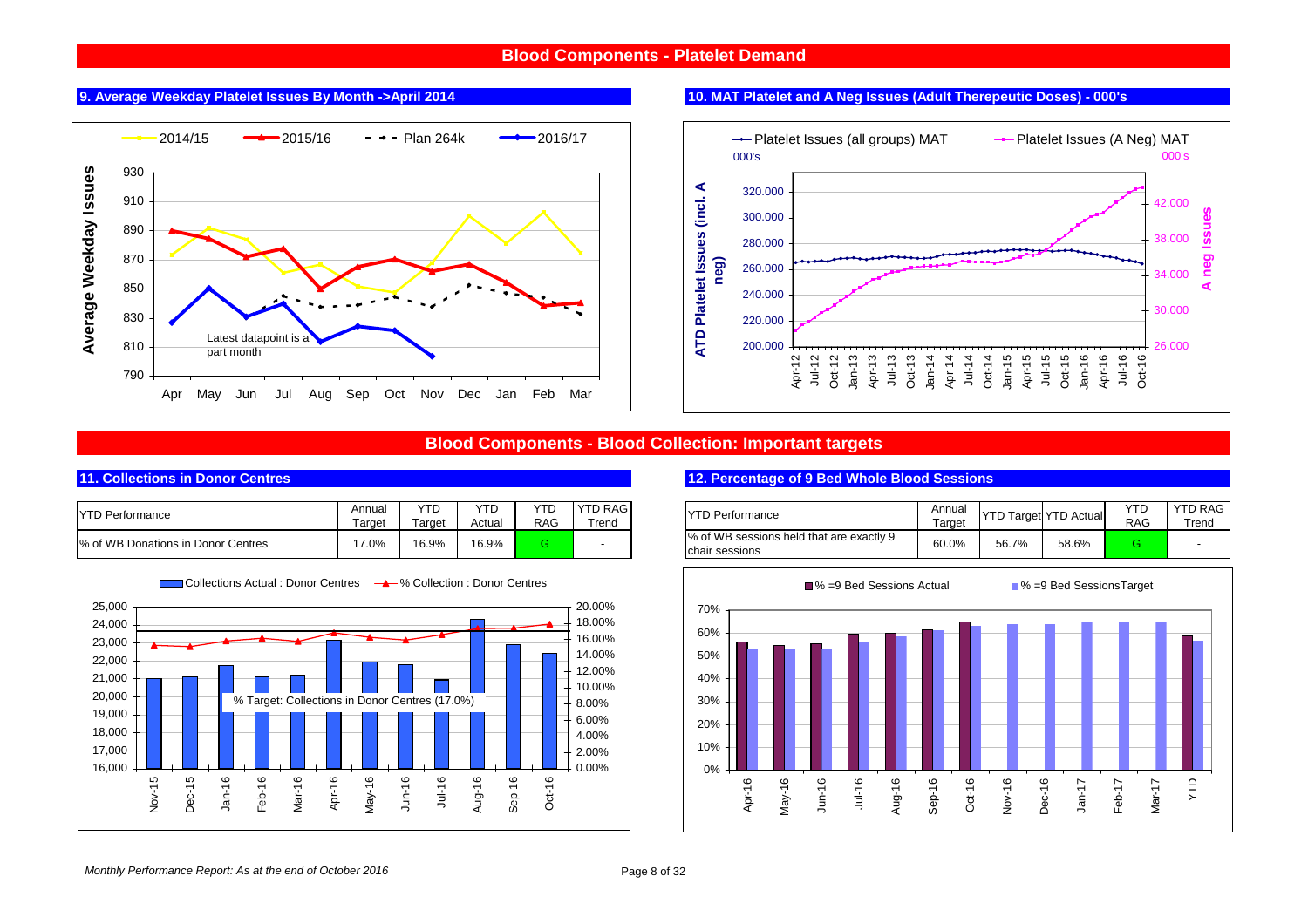#### **Blood Components - Vulnerable Stocks**

#### **13. Red Cell - O neg : weekday stock levels**

1.502.503.504.505.50

> 11-Nov-15 25-Nov-15 09-Dec-15 23-Dec-15 06-Jan-16 20-Jan-16 03-Feb-16 17-Feb-16 02-Mar-16 16-Mar-16 30-Mar-16 13-Apr-16 27-Apr-16 11-May-16 25-May-16 08-Jun-16 22-Jun-16 06-Jul-16 20-Jul-16 03-Aug-16 17-Aug-16 31-Aug-16 14-Sep-16 28-Sep-16 12-Oct-16 26-Oct-16 09-Nov-16

25-Nov-1

 $11 - Nov - 15$ 15 09-Dec-15

 $\frac{1}{2}$ 

23-Dec-1

 $20 - Jan - 16$ 

06-Jan-16

02-Mar-16 16-Mar-16 30-Mar-16

 $17 - Feb - 16$ 

03-Feb-16



#### 14. Total Platelet / A neg stock levels

| G | <b>YTD RAG</b><br>Trend | <b>TYD Performance</b>                                                                                                                          | Annual<br>Target | YTD<br>Target | YTD<br>Actual | YTD<br><b>RAG</b> | YTD RAG<br>Trend |
|---|-------------------------|-------------------------------------------------------------------------------------------------------------------------------------------------|------------------|---------------|---------------|-------------------|------------------|
|   |                         | Number of occasions where opening stock of<br>platelets (for any blood group) is below average<br>daily demand for two or more consecutive days |                  |               | 14            |                   | <b>Better</b>    |



#### **Blood Components - Blood Donor Base**

 $12 - Oct - 16$ 26-Oct-16 09-Nov-16



11-May-16

25-May-16

08-Jun-16 22-Jun-16 06-Jul-16  $20 -$ Jul-16

#### **16. Donor Complaints**

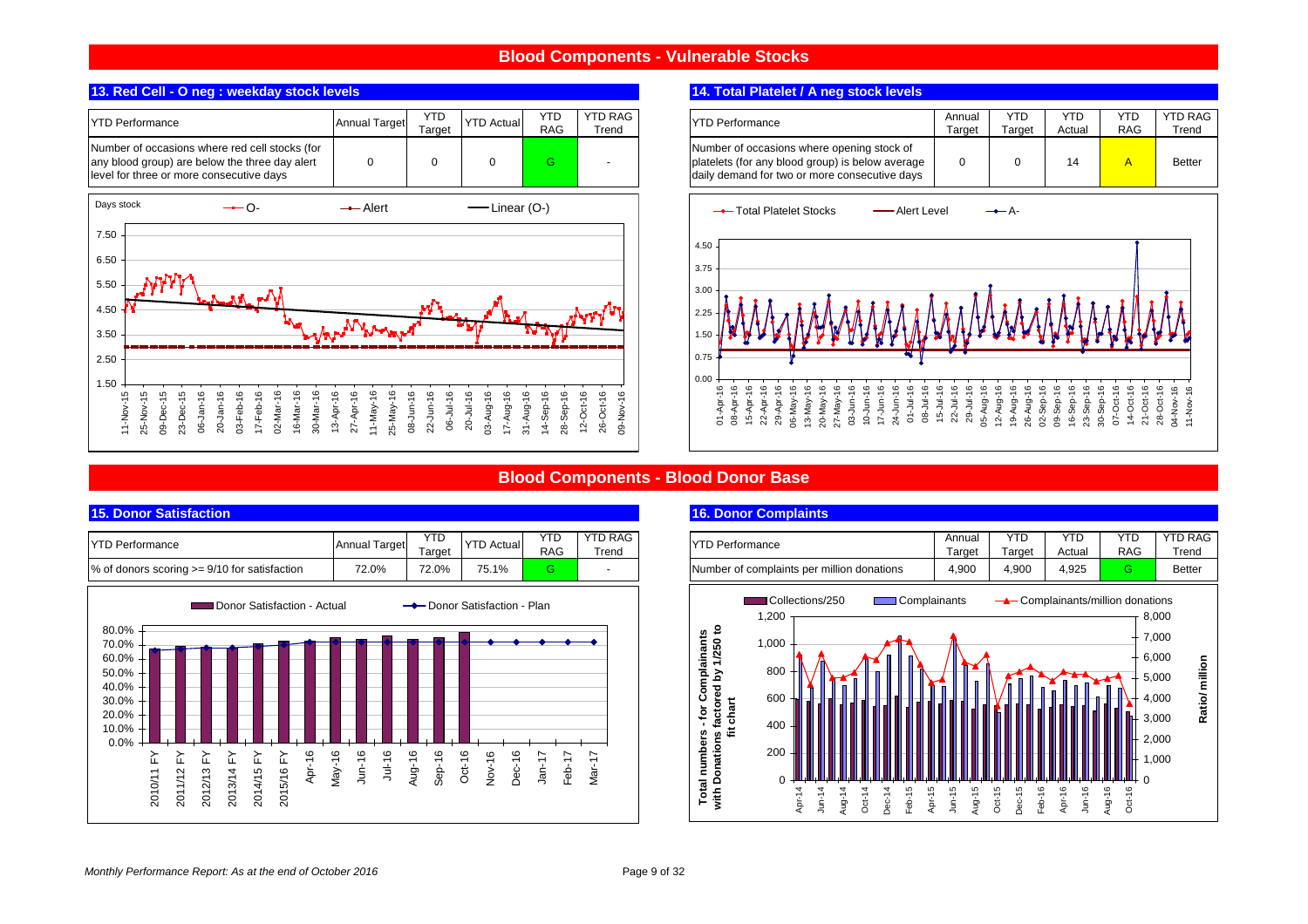#### **Blood Components - Donor Recruitment and Retention**

#### **17. Donor Recruitment (Whole Blood)**



#### **19.Donor Base and Frequency of Donation**

| <b>TYTD Performance</b>                            | Annual<br>Targe |         | Target YTD Actual | YTD<br><b>RAG</b> | YTD RAG<br>Trend | <b>YTD Performance</b>                                            | Annual<br>Taroe |         | YTD Target YTD Actual | YTD.<br><b>RAG</b> | YTD R |
|----------------------------------------------------|-----------------|---------|-------------------|-------------------|------------------|-------------------------------------------------------------------|-----------------|---------|-----------------------|--------------------|-------|
| Number of donors donating in the last 12<br>months | 852,000         | 863.965 | 866.099           |                   |                  | Number of active O neg donors donating over<br>the last 12 months | 105.000         | 105.346 | 106,394               |                    |       |
| <b>Frequency of donation (overall)</b>             | .880            | .880    | .863              |                   |                  | <b>Frequency of donation (O neg donors)</b>                       | .975            | 1.975   | . 956                 |                    |       |



#### **18. Donor Retention Rate (Whole Blood)**



#### **20. O Neg: Donorbase and Frequency of Donation**  $\mathbf{B}$  and  $\mathbf{B}$  and  $\mathbf{B}$  and  $\mathbf{B}$  and  $\mathbf{B}$

| 'erformance                         | Annual<br>⊺arɑet | <b>YTD Target YTD Actual</b> |         | YTD<br><b>RAG</b> | <b>YTD RAG</b><br>Treno | <b>YTD Performance</b>                                            | Annual<br>Targe | <b>YTD Target YTD Actual</b> |         | <b>YTD</b><br><b>RAG</b> | <b>YTD RAG</b><br>Trend |
|-------------------------------------|------------------|------------------------------|---------|-------------------|-------------------------|-------------------------------------------------------------------|-----------------|------------------------------|---------|--------------------------|-------------------------|
| भ of donors donating in the last 12 | 852,000          | 863,965                      | 866,099 |                   |                         | Number of active O neg donors donating over<br>the last 12 months | 105,000         | 105,346                      | 106,394 |                          |                         |
| ency of donation (overall)          | 1.880            | .880                         | .863    |                   |                         | Frequency of donation (O neg donors)                              | 1.975           | 1.975                        | 1.956   |                          |                         |

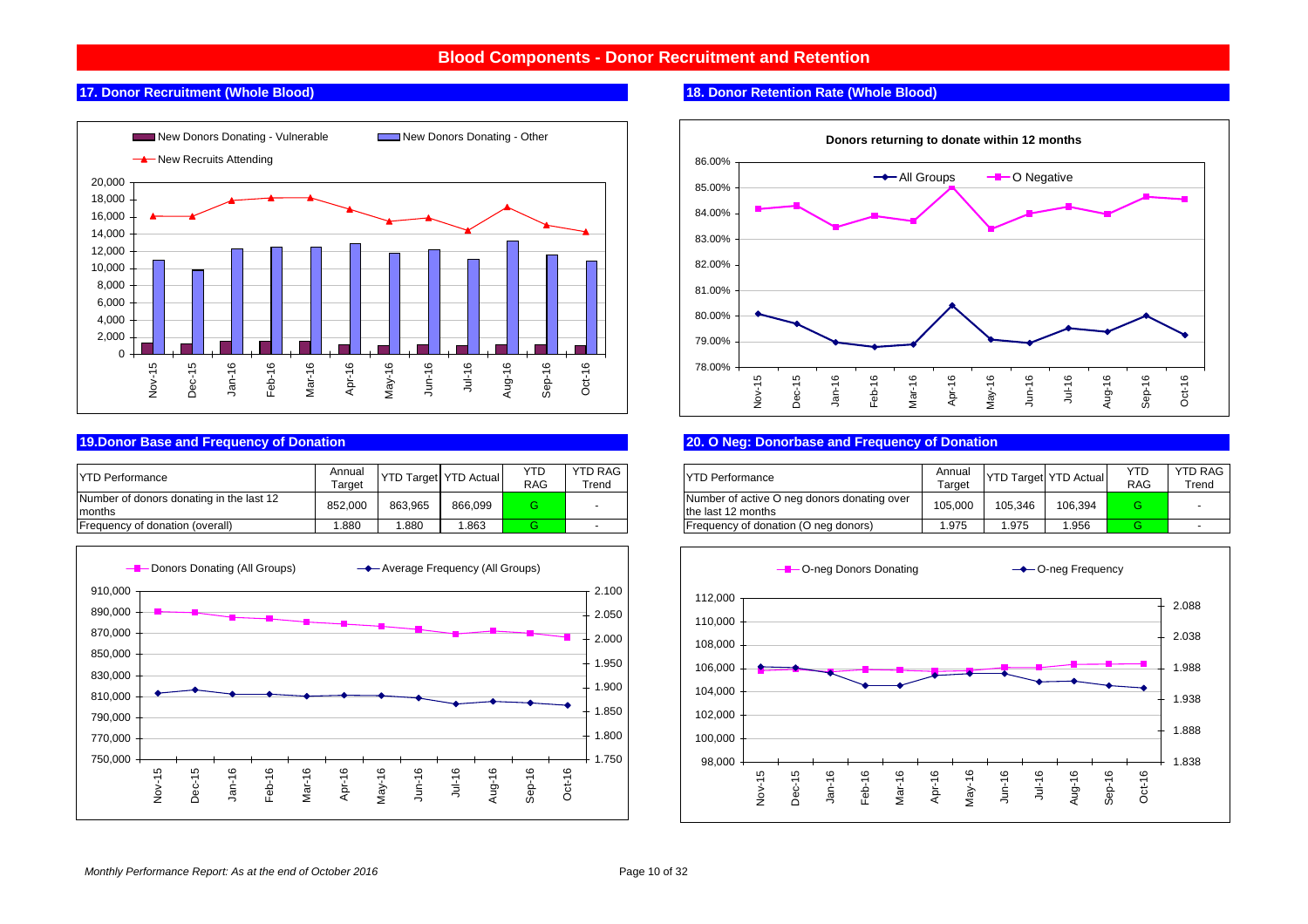#### **Blood Components - Customer Service**

#### **21. Percentage of Products Issued OTIF**

| <b>YTD</b><br><b>YTD</b><br><b>YTL</b><br><b>YTD RAG</b><br>Annual<br>VTPT<br><b>IYTD Performance</b><br>Performance<br>$\overline{\phantom{a}}$<br><b>RAG</b><br>Trend<br>Target<br>Actual<br>Tarɑet |                    |             |        |            |                                          | Annua | <b>VTI</b> | <b>YTE</b> | <b>YTD</b> | 27725 |
|-------------------------------------------------------------------------------------------------------------------------------------------------------------------------------------------------------|--------------------|-------------|--------|------------|------------------------------------------|-------|------------|------------|------------|-------|
|                                                                                                                                                                                                       | Targe <sup>®</sup> | <b>Farg</b> | Actua  | <b>RAG</b> | Tren                                     |       |            |            |            |       |
| Full delivery<br>% On<br>™e                                                                                                                                                                           | 96.50%             | 96.50%      | 95.31% |            | Hospitals rating satisfaction at >/=9/10 | 70%   | .<br>ועוצו | <b>NM</b>  | <b>NM</b>  |       |



#### **22. Hospital Satisfaction - next survey results due in December 2016**

|             | YTD RAG | <b>YTD Performance</b>                   | Annual | YTD       | YTD    | YTD        | <b>YTD RAG</b> |
|-------------|---------|------------------------------------------|--------|-----------|--------|------------|----------------|
| $\sim$<br>ت | rend    |                                          | Target | Target    | Actual | <b>RAG</b> | Trend          |
|             |         | Hospitals rating satisfaction at >/=9/10 | 70%    | <b>NM</b> | ΝM     | NΜ         |                |



#### **Blood Components - Wastage**





#### **23. Percentage of Donations NOT Converted to Validated Red Cells and Expiries 24. Percentage of Platelets Produced NOT Issued**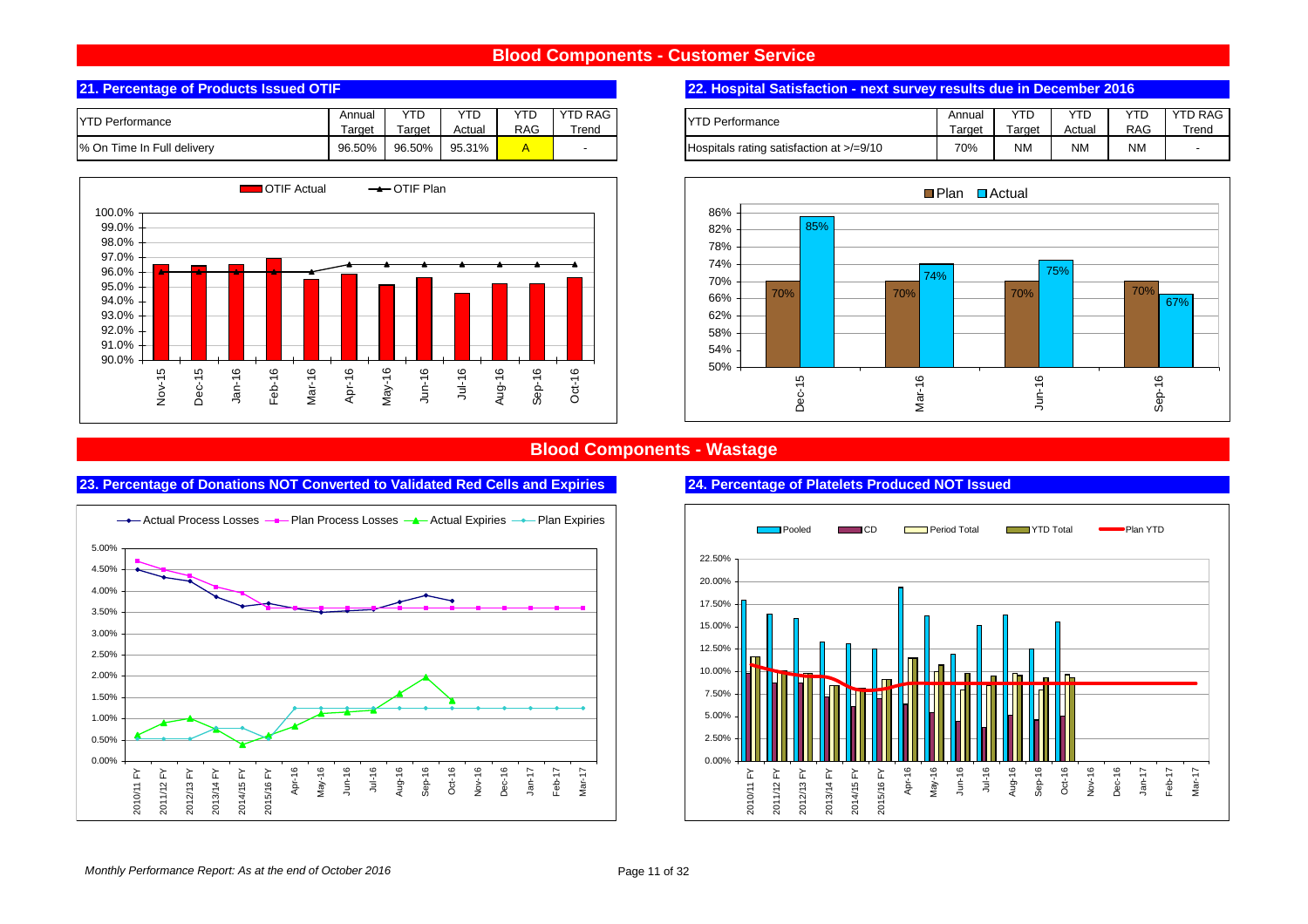#### **Blood Components - Productivity**



#### **27. Blood Donation Productivity**

| <b>YTD Performance</b>                       | Annual<br>Target | $\tau$ arget | YTD<br>Actual | <b>RAG</b> | YTD RAG I<br>-rend |
|----------------------------------------------|------------------|--------------|---------------|------------|--------------------|
| Blood Donation Productivity (units/FTE/Year) | 1.391            | 1.373        | 1.383         | Э          |                    |



#### **26. Testing Productivity**

| <b>RAG</b><br>end | <b>YTD Performance</b>                 | Annual<br>Target | YTD<br>Target | YTD<br>Actual | <b>RAG</b> | <b>YTD RAG</b><br>⊺rend |
|-------------------|----------------------------------------|------------------|---------------|---------------|------------|-------------------------|
|                   | 'Testing productivity (units/FTE/year) | 29.100           | 28.695        | 26.993        |            | -                       |



#### **28. Blood Donation Productivity - Distribution Mobile Teams**

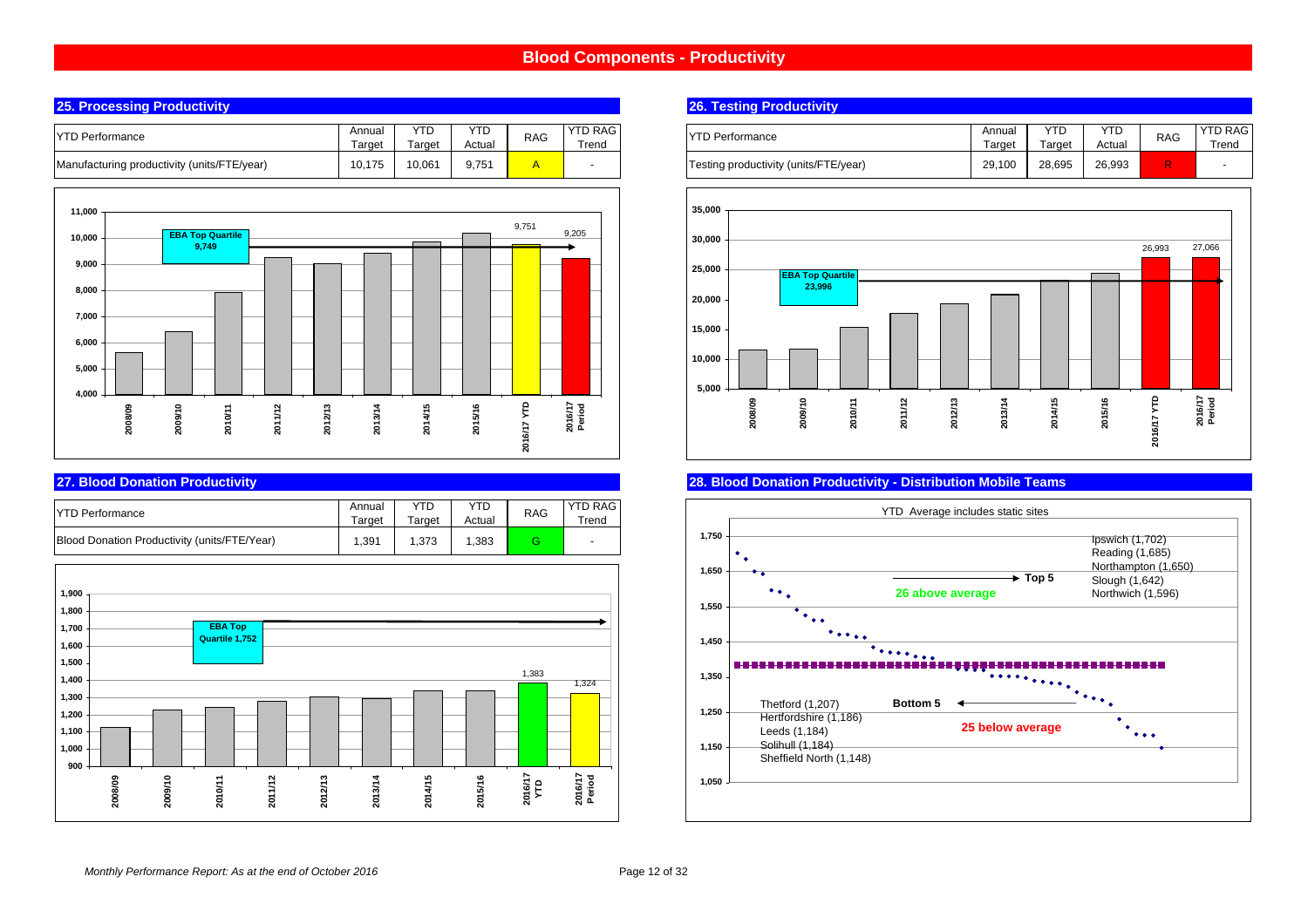| <b>DIVISION</b> | <b>THEME</b>            | <b>STRATEGIC TARGET</b>                                                    | <b>YTD</b><br><b>RAG</b> | <b>RAG</b><br><b>CHANGE</b> | <b>PERFORMANCE</b>                                          |
|-----------------|-------------------------|----------------------------------------------------------------------------|--------------------------|-----------------------------|-------------------------------------------------------------|
|                 |                         |                                                                            |                          |                             |                                                             |
|                 |                         | Sales Income (£69.3m)                                                      | G                        |                             | Ahead of plan year to date (£37.2m vs £36.3m).              |
|                 | Group                   | Number of Serious Incidents (SI's)                                         | R.                       |                             | None reported this month and one in the year to date.       |
|                 | <b>Targets</b>          | Zero 'critical' regulatory non-compliances                                 | G.                       |                             | None reported year to date.                                 |
|                 |                         | Number of 'major' regulatory non-compliances                               | R.                       |                             | None reported this month and one in the year to date.       |
|                 |                         | Sales income achieved - £12.7m (chart 29)                                  | A                        | $\blacksquare$              | Year to date worse than plan (£7.2m vs plan of £7.3m).      |
|                 | <b>Tissue &amp; Eye</b> | Contribution to overheads - £0.7m                                          | G                        |                             | £0.04m vs plan of £0.10m. Next report at December 2016      |
|                 | <b>Services</b>         | 80% percent of customers scoring =/> 9/10 for<br>satisfaction with Tissues |                          |                             | Better than plan at 83% in August 2015.                     |
| <b>DTS</b>      |                         | 98.0% of Product issued on time                                            | G                        |                             | Better than plan (99.4 % vs 99.0%)                          |
|                 |                         | Sales Income achieved - £13.8m (chart 30)                                  | A                        |                             | Lower than plan in the year to date (£7.7m vs £8.0m).       |
|                 |                         | Contribution to overheads - £1.9m                                          |                          |                             | £0.7m vs plan of £1.0m. Next report at December 2016        |
|                 | H&I                     | 60% of hospitals scoring =/> 9/10 for<br>satisfaction (chart 35).          |                          |                             | 79% in October (vs 73% in June). Next survey December 2016. |
|                 |                         | % of patients receiving A or B1 platelets                                  | A                        |                             | Below plan in October (73% vs 75%) - Chart 4 -              |
|                 |                         | Time to type DCD organ donors                                              | R.                       |                             | Reporting monthly in arrears - at 73% vs target of 80%.     |
|                 |                         | Turnaround time vs SLA (chart 34)                                          | A                        |                             | Behind plan in October (95% vs 98%).                        |
|                 | <b>RCI</b>              | £13.5m Sales income achieved (chart 30)                                    | G.                       |                             | Ahead of plan in the year to date (£7.1m vs £6.9m)          |
|                 |                         | Contribution to overheads (£1.2m)                                          |                          |                             | £0.21m vs plan of £0.05m. Next report in December 2016.     |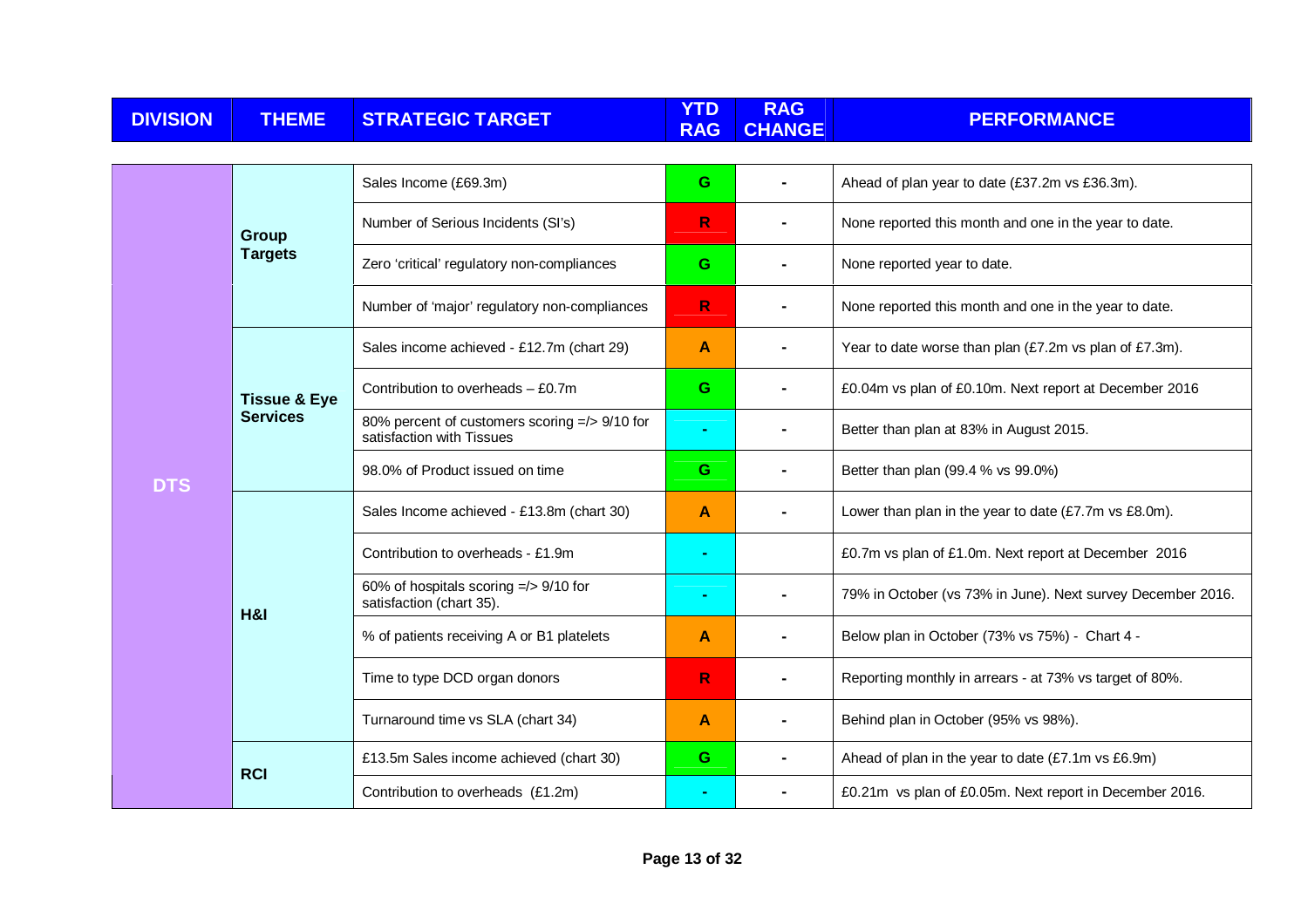| <b>DIVISION</b> | <b>THEME</b>                        | <b>STRATEGIC TARGET</b>                                           | <b>YTD</b><br><b>RAG</b> | <b>RAG</b><br><b>CHANGE</b> | <b>PERFORMANCE</b>                                         |
|-----------------|-------------------------------------|-------------------------------------------------------------------|--------------------------|-----------------------------|------------------------------------------------------------|
|                 | RCI (cont.)                         | 60% of hospitals scoring =/> 9/10 for satisfaction<br>(chart 35). | ٠                        | $\blacksquare$              | 53% in October (vs 68% in June). Next survey December 2016 |
|                 |                                     | Sample turnaround time vs SLA (chart 33)                          | G.                       |                             | Year to date better than plan at 97% (vs plan of 95%)      |
|                 | <b>CMT</b>                          | £10.6m sales income achieved (chart 31)                           | G.                       |                             | Better than plan in the year to date (£5.9m vs £5.6m).     |
|                 |                                     | Contribution to overheads (£1.5m)                                 | ٠                        |                             | £0.2m better than plan. Next report in December 2016       |
|                 |                                     | £10.1m sales income achieved (chart 31)                           | G.                       |                             | Income above target in the year to date (£6.0m vs £5.7m)   |
|                 |                                     | Contribution to overheads (£2.3m)                                 | ٠                        |                             | £1.0m vs plan of £1.2m. Next report in December 2016.      |
|                 |                                     | % Confirmatory typing within 14 days                              | $\mathsf{R}$             |                             | 70% vs plan of 85% in October. Lower than plan ytd at 77%  |
|                 | <b>SCDT</b>                         | 2,300 increase to Banked Cords TNC > 140                          | A                        |                             | Behind plan year to date (1288 vs 1341)                    |
|                 |                                     | 40% BAME Cord Blood units add to the bank                         | A                        | <b>Worse</b>                | 39% of total units banked (> 40).                          |
|                 |                                     | Issue 53 Cord Blood units                                         | G                        |                             | Better than plan with 35 units issued (vs 28).             |
|                 |                                     | <b>Adult Donor Provisions</b>                                     | R.                       |                             | Lower than plan in the year to date (120 vs 134).          |
|                 |                                     | BAME donors <40 years old $-3k$                                   | G.                       |                             | Higher than plan year to date (2,123 vs 1,750)             |
|                 |                                     | Donors recruited to fit panel - 7k                                | G.                       |                             | 7,952 vs plan of 4,081                                     |
|                 |                                     | £6.52m sales income achieved (chart 32)                           | G.                       |                             | Better than plan year to date (£4.3m vs £3.9m)             |
| <b>DTS</b>      | <b>Therapeutic</b>                  | Contribution to overheads (£1.22m)                                | ۰                        |                             | £0.04m better than plan. Next report in December 2016.     |
|                 | <b>Apheresis</b><br><b>Services</b> | 62% of hospitals scoring =/> 9/10 for satisfaction                | ٠                        |                             | Equal with target in 2015/16 (62% vs 62%).                 |
|                 |                                     | 95% of Patients rating patient experience<br>$=$ />9/10           | ۰                        |                             | Latest survey, reported in December 2015 at 99% vs 95%     |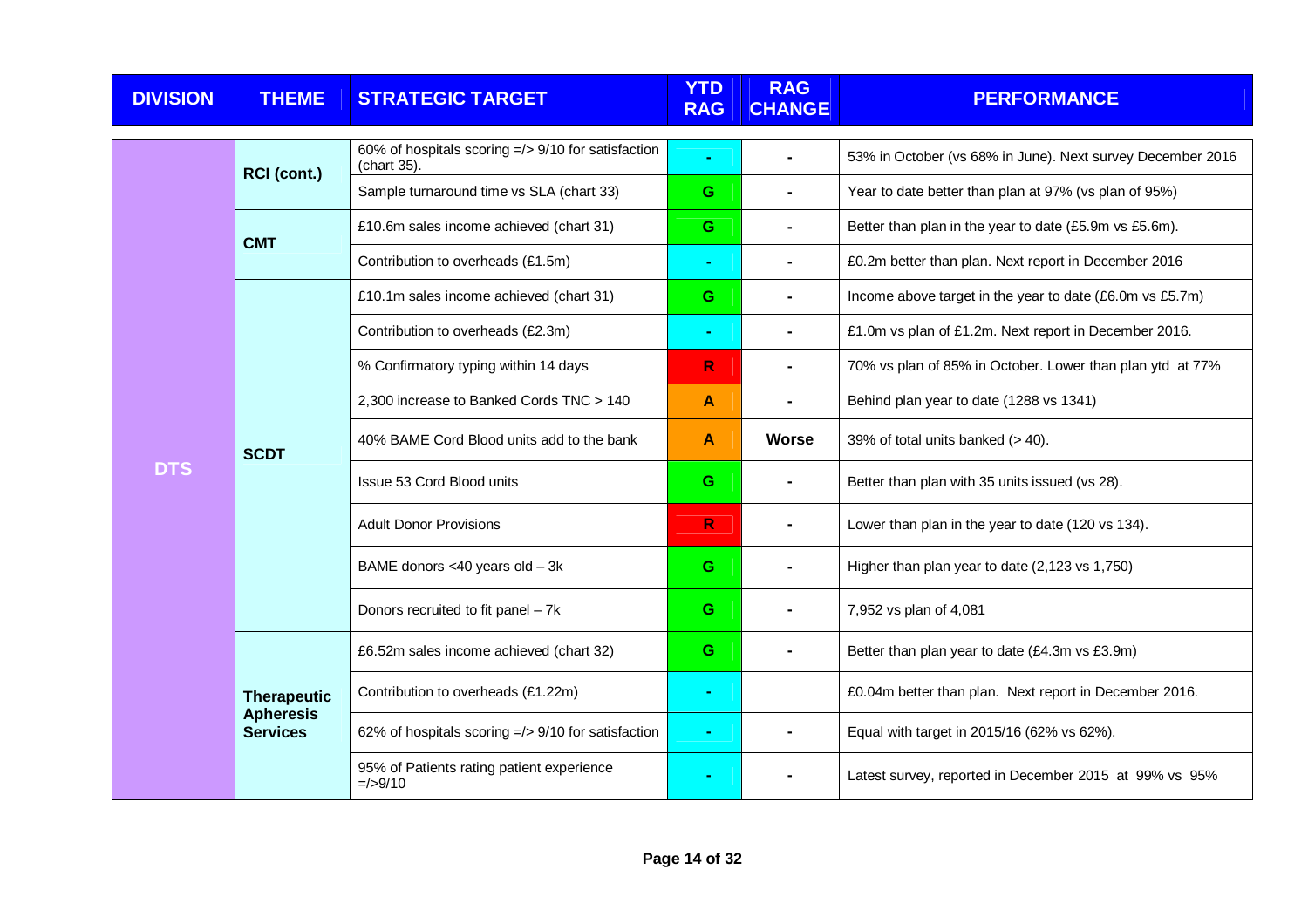• DTS is reporting a small I&E surplus of £0.4m in October with a positive income variance of £0.8m (driven mainly by TAS / RCI / CMT) offset by a £0.4m adverse expenditure variance.

| Sickness absence was slightly lower this month at 2.50% and continues to be lower than plan (vs 4% target). |  |
|-------------------------------------------------------------------------------------------------------------|--|
|-------------------------------------------------------------------------------------------------------------|--|

| DTS Income by SBU - YTD October  | 2016/17       | 2016/17       | 2016/17         | 2015/16       | Growth |
|----------------------------------|---------------|---------------|-----------------|---------------|--------|
| 2016                             | <b>Budget</b> | <b>Income</b> | <b>Variance</b> | <b>Actual</b> |        |
| <b>Tissue &amp; Eye Services</b> | 7.3           | 7.2           | $-0.1$          | 6.7           | 6%     |
| <b>TAS</b>                       | 3.8           | 4.3           | 0.4             | 3.6           | 18%    |
| H&I                              | 8.0           | 7.7           | $-0.3$          | 7.7           | 1%     |
| <b>RCI</b>                       | 7.8           | 8.1           | 0.2             | 7.7           | 5%     |
| <b>IBGRL &amp; DD</b>            | 0.5           | 0.4           | $-0.1$          | 0.5           | $-20%$ |
| <b>CMT</b>                       | 5.6           | 5.9           | 0.3             | 5.6           | 6%     |
| <b>SCDT</b>                      | 5.7           | 6.0           | 0.4             | 5.2           | 16%    |
| <b>Customer Services</b>         | 0.1           | 0.1           | 0.0             | 0.0           | 47%    |
| <b>Total (£m's)</b>              | 38.8          | 39.6          | 0.8             | 37.0          | 7%     |

- **Tissue and Eye Services** planned income growth in 2016/17 remains largely dependant on the acquisition of the Bristol and Manchester eye banks last year. Income in October was again slightly behind plan this month, with the year to date position continuing to be 1.7% worse than plan, although 6.2% higher than the corresponding period last year. Sales of corneas, sclera, tendons and meniscus are performing well, although there continues to be pressure on a number of service lines eg DBM, pre-cut corneas, skin and dCell dermis. Stock of corneas were higher at month end at c250 (September 225), although lower than the planned operating range of between 300-350.
- **RCI** income in the year to date is 2.9% ahead of plan and 4.6% higher than last year. Antenatal referrals, higher income from the MoD and improved red cell reference activity continue to be the drivers for the year to date position with all other income streams close to plan. The favourable income position is partially offset by increased expenditure, resulting in a small surplus contribution of £0.1m.
- **H&I** income is 4% lower than plan in the year to date, although 1% ahead of 2015/16. Lower activity across most service lines continues, with both stem cell related investigations (£0.2m) and solid organ investigations (£0.1m), being particularly affected . Turnaround times are also continuing to run behind plan and have continued to report at 95% in October (vs 98% target). The provision of A and B1 matched platelets (a key safety target set by the platelets target) fell back to 73% in the month and is now 71% in the year to date (versus plan of 75%).
- The overall outturn for **Diagnostics** continues to be an adverse contribution of £0.3m to plan with H&I reporting a deficit position of £0.4m.
- **Stem Cell Donation & Transplantation** income continues to be ahead of plan (6%) and is also 16% higher than last year. Demand for Cord Blood units is the key driver and is now reporting 35 (25%) higher than plan in the year to date, albeit the plan for this year (53) is lower than in 2015/16 (60). The number of BBMR provisions is in the year to date remains behind plan (120 vs 134), with lower international provisions (52 vs 62) remaining a concern The year to date position is reporting a deficit of £0.3m driven by a BBMR contribution shortfall of £0,4m.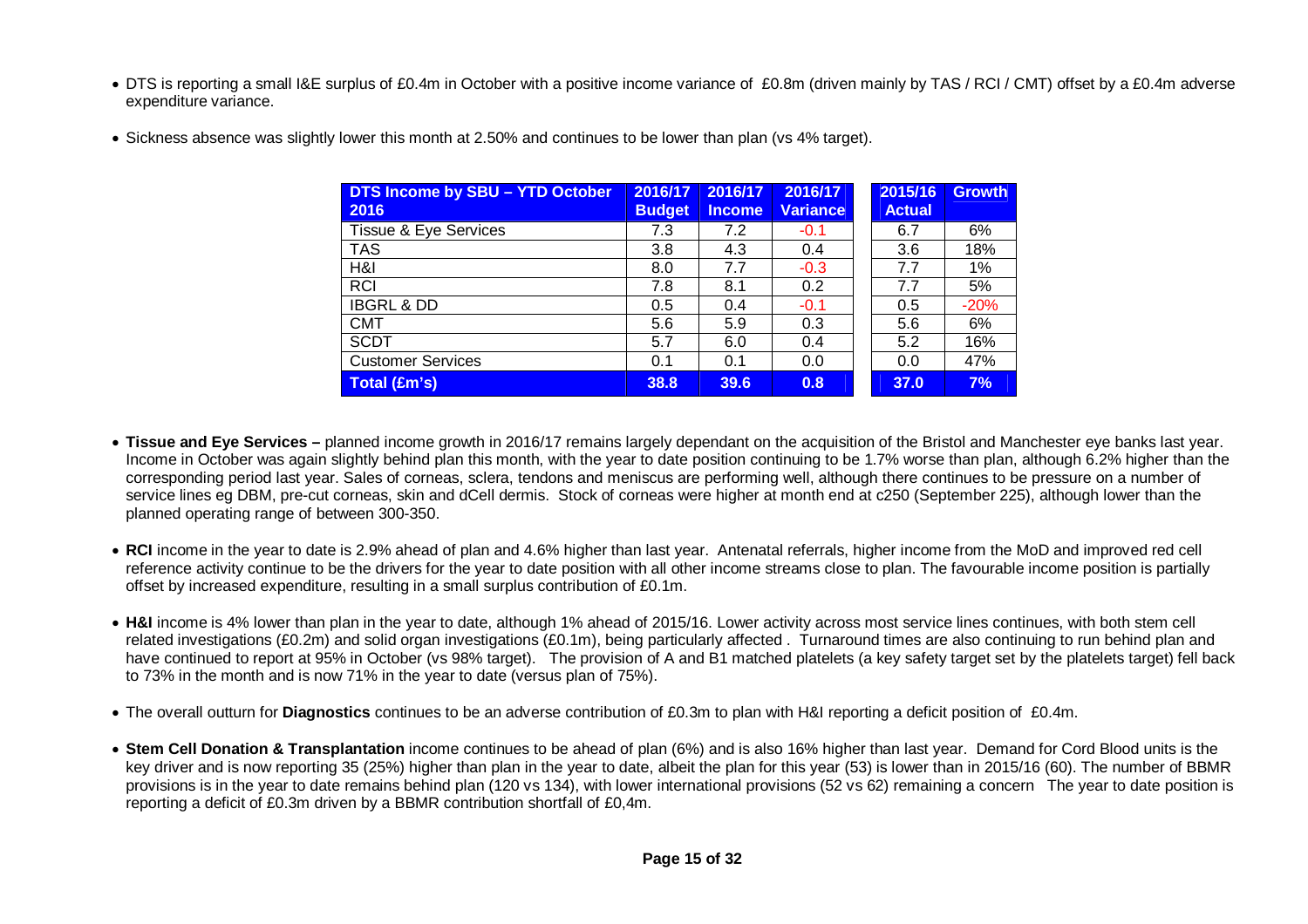- Cord blood collections were slightly worse than target this month (159 vs 192) and in the year to date remain 53 (4.0%) below target (1288 vs 1341). The bank is also working to make up for last years shortfall of 350 ie over and above this year's target of 2,300. The bank is reporting a WiP of c1,900 units, of which the Clinical Grade units (Grade A-C) account for c970 units versus 860 reported in September and the more normal level of 600 units. The proportion of units banked from BAME communities was again at 39% in October (vs 40% target).
- **Cellular and Molecular Therapies** year to date income is £0.3m higher than plan driven predominantly by service / CBC income. New cell therapy income is slightly below plan, although expected to improve through the year with contracts in place. The overall position is a favourable contribution to plan of £0.3m
- **Therapeutic Apheresis Services** income in the year to date is £0.4m (11%) higher than plan and 19% higher than last year. Higher demand for Plasma Exchange (+19%), Red Cell Exchange (+ 58%) and Photopheresis (+ 9%) are the main drivers supported by contribution from the new units in GOSH and Birmingham. This is resulting in a favourable contribution to plan of £0.3m.
- There were no critical/major non-compliances were reported this month.

#### **DTS – Status of Strategic Projects per TPB reporting**

| <b>Project title</b>            | <b>Status</b> | <b>This</b><br><b>RAG</b> | Last<br><b>RAG</b> | <b>Approved</b><br><b>Cost</b><br>(£m's) | <b>F/Cast</b><br><b>Cost</b><br>$(\text{Em's})$ | <b>F/cast</b><br><b>Benefit</b><br>E(m's) | Planned to<br>⊾complete⊺ | <b>F/Cast to</b><br>complete |
|---------------------------------|---------------|---------------------------|--------------------|------------------------------------------|-------------------------------------------------|-------------------------------------------|--------------------------|------------------------------|
| Eye Banking                     | Delivery      | σ.                        |                    | $\overline{0}$ . I                       | 1.0                                             | N/A                                       | Sep 16                   | Nov 16                       |
| <b>Stock Management Rollout</b> | Deliverv      | -                         |                    | 0.3                                      | 0.3                                             | N/A                                       | <b>May 16</b>            | Feb 17                       |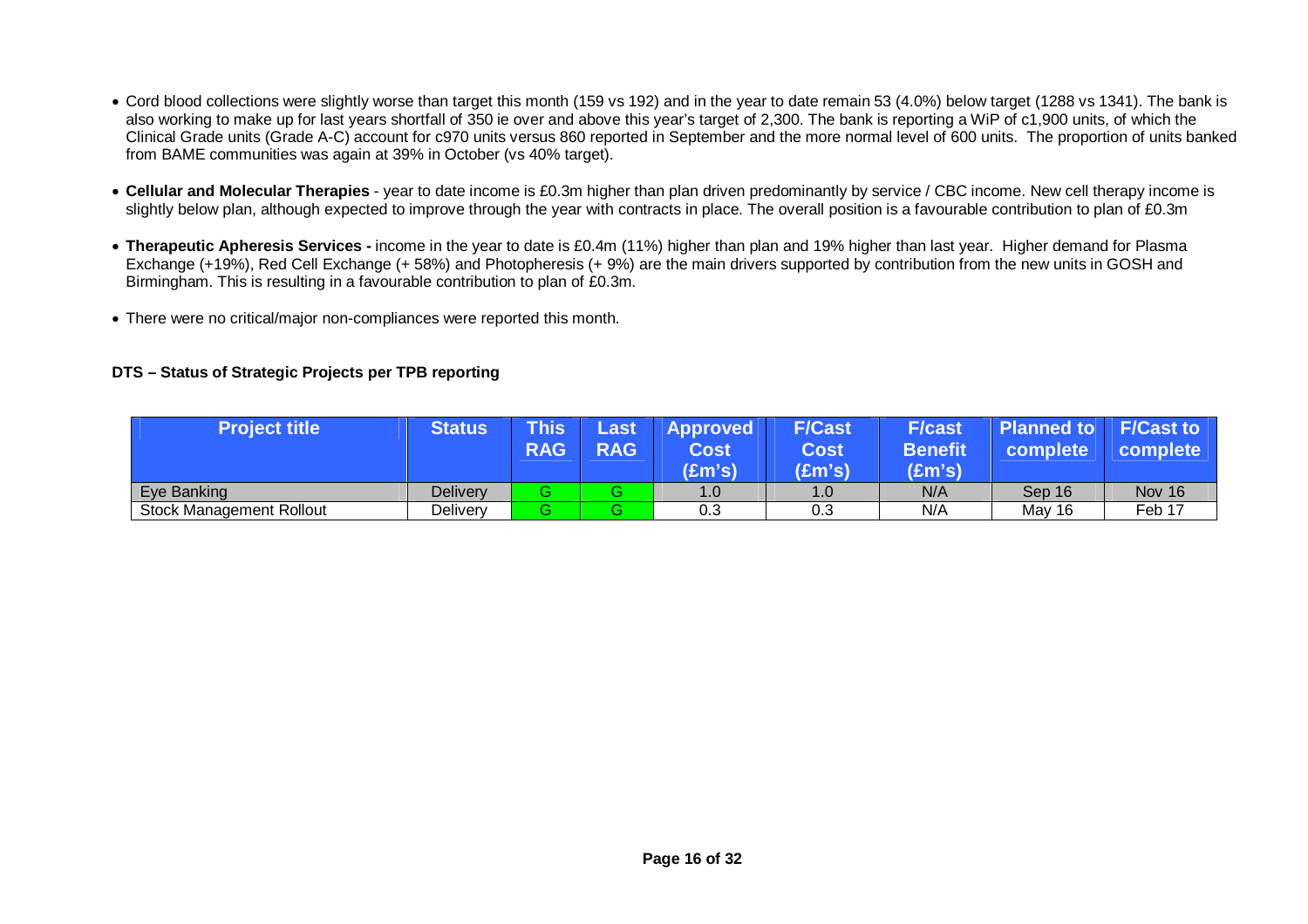#### **29. Tissue and Eye Services Income (MAT)**), which is a strong state of  $\mathbb{R}^n$  . The strong state  $\mathbb{R}^n$

| <b>IYTD Performance</b> | Annual<br>Target | YTD<br>Target | YTD<br>Actual | <b>RAG</b> | <b>YTD RAG</b><br>Trend | IYTD Performance                          |
|-------------------------|------------------|---------------|---------------|------------|-------------------------|-------------------------------------------|
| Income (£m's) - TES     | 12.715           | 7.279         | 7.158         |            |                         | Income (£m's) - RC<br>Income (£m's) - H&I |



#### **31. Stem Cells - SCDT/CMT -incl. CBC from 1st April 2013 (MAT)** $\mathbf{C}$  . The 1 scalar  $\mathbf{C}$  is the 1 scalar  $\mathbf{C}$

| <b>YTD Performance</b>  | Annual<br>Farget | <b>YTL</b><br>Гarɑet | <b>YTD</b><br>Actual | <b>RAG</b> | <b>YTD RAG</b><br>Trena | <b>TYTD Performance</b>  | Annual<br>Targe | <b>VTD</b><br>Target<br>. . | $\sqrt{2}$<br>.′TD Actual | <b>RAG</b> | <b>YTL</b><br>- |
|-------------------------|------------------|----------------------|----------------------|------------|-------------------------|--------------------------|-----------------|-----------------------------|---------------------------|------------|-----------------|
| - CMT<br>Income (Em's)  | 10.600           | 5.609                | 5.885                |            |                         | TAS<br>$Income (Em's) -$ | 6.520           | 3.823                       | 4.270                     |            |                 |
| - SCDT<br>Income (Em's) | 10.100           | 5.669                | 6.025                |            |                         |                          |                 |                             |                           |            |                 |



#### **30. Diagnostic Service Income (MAT)**

| <b>RAG</b><br>end | <b>IYTD Performance</b> | Annual<br>Target |       | <b>YTD Target</b> YTD Actual | <b>RAG</b> | <b>YTD RAG</b><br>Trend |
|-------------------|-------------------------|------------------|-------|------------------------------|------------|-------------------------|
|                   | Income (£m's) - RCI     | 13.500           | 7.831 | 8.059                        |            |                         |
|                   | Income (£m's) - H&I     | 13.800           | 8.024 | 7.737                        |            | -                       |



#### **32. Therapeutic Apheresis Services (MAT)**

| Annual<br>Target | <b>YTD</b><br>Tarɑet | YTD<br>Actual | <b>RAG</b> | <b>YTD RAG</b><br>Trend | <b>YTD Performance</b>          | Annual<br>Target | <b>VTD</b><br>◡ | Target YTD Actual | <b>RAG</b> | <b>YTD RAG</b><br>Trend |
|------------------|----------------------|---------------|------------|-------------------------|---------------------------------|------------------|-----------------|-------------------|------------|-------------------------|
| 10.600           | 5.609                | 5.885         |            |                         | $Income (Em's) -$<br><b>TAS</b> | 6.520            | 3.823           | 4.270             |            |                         |
| 10.100           | 5.669                | 6.025         |            |                         |                                 |                  |                 |                   |            |                         |

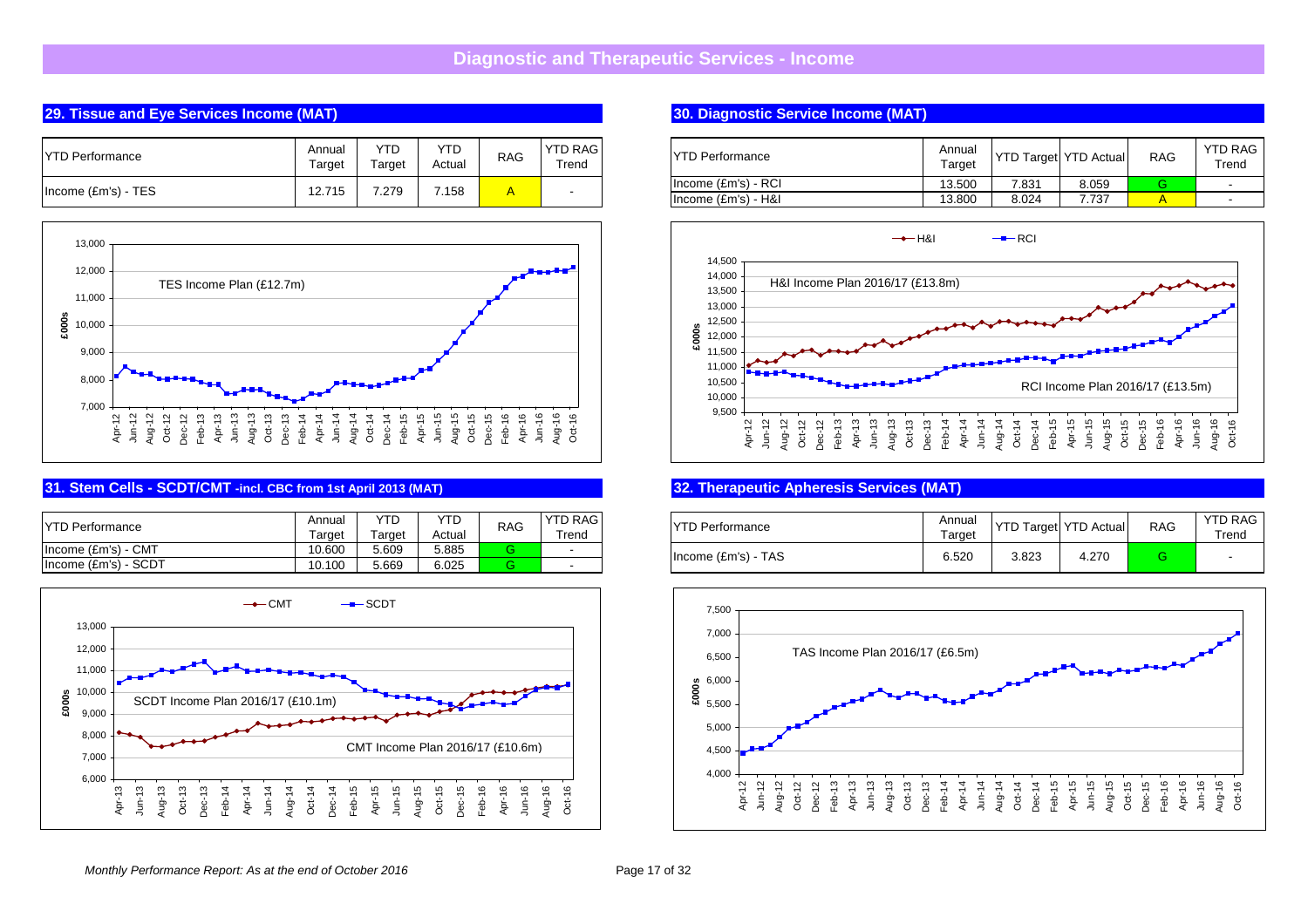| <b>YTD Performance</b>       | Annual<br>Target | YTD<br>Target | YTD<br>Actual | <b>RAG</b> | <b>YTD RAG</b><br>Trend |
|------------------------------|------------------|---------------|---------------|------------|-------------------------|
| Turnaround Time vs SLA - RCI | 95.0%            | 95.0%         | 96.1%         |            | -                       |
|                              |                  |               |               |            |                         |

RCI # 5



#### **35. Hospital Satisfaction - next survey results due in Dec 2016** $\mathbf 6$  , and  $\mathbf 3$  respectively. The  $\mathbf 3$

**33. Turnaround Time vs SLA (RCI)**

| <b>IYTD Performance</b>                                                        | Annual | YTD       | YTD       | <b>RAG</b> | <b>YTD RAG</b> |
|--------------------------------------------------------------------------------|--------|-----------|-----------|------------|----------------|
|                                                                                | Target | Target    | Actual    |            | Trend          |
| Percentage of hospitals scoring $=$ /> 9/10 for<br>satisfaction with RCI - RCI | 60.0%  | <b>NM</b> | <b>NM</b> | <b>NM</b>  |                |
| Percent of hospitals scoring $=$ /> 9/10 for<br>satisfaction with H&I - RCI    | 60.0%  | <b>NM</b> | <b>NM</b> | <b>NM</b>  |                |



#### **34. Turnaround Time vs SLA (H&I)**





#### **36. Major QI's raised per month - DTS**



#### Monthly Performance Report: As at the end of October 2016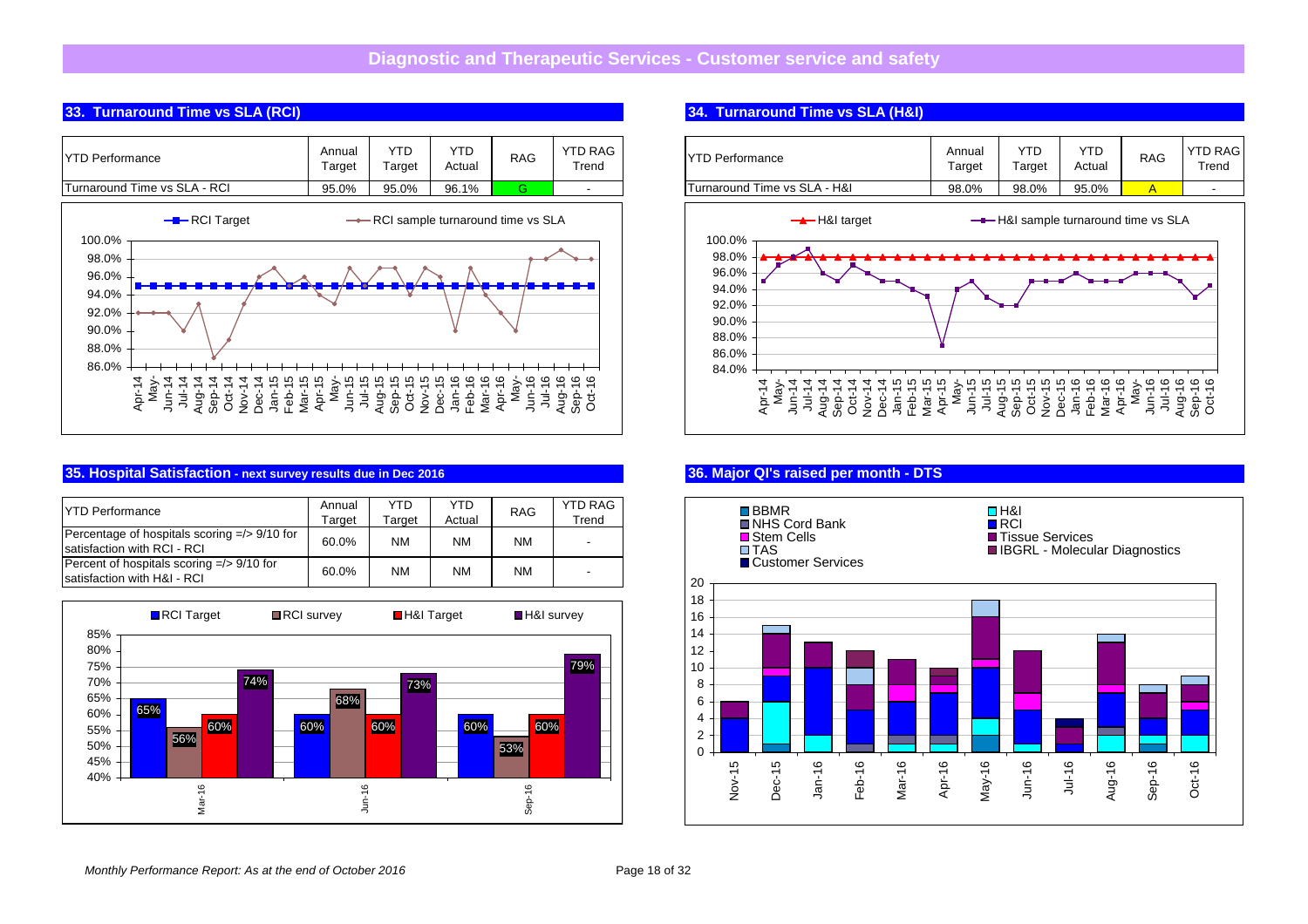#### **37. Donors recruited to fit panel** $\mathbf{S}_{\mathbf{S}}$  scale  $\mathbf{S}_{\mathbf{S}}$  scale  $\mathbf{S}_{\mathbf{S}}$  scale  $\mathbf{S}_{\mathbf{S}}$  scale  $\mathbf{S}_{\mathbf{S}}$

| IYTD Performance                                                                             | Annual<br>Tarɑet | YTD<br>Target | YTD<br>Actual | <b>RAG</b> | <b>YTD RAG</b><br>Trend |
|----------------------------------------------------------------------------------------------|------------------|---------------|---------------|------------|-------------------------|
| Donors recruited to fit panel (Caucasian<br>males <30y old) and BAME donors <40<br>vears old | 10.000           | 5.831         | 10.075        |            |                         |



#### **39. Adult donor provisions, and Issue of cord blood units - MATs**

| <b>IYTD Performance</b>     | Annual<br>Tarɑet | YTD<br>Target | YTD<br>Actual | <b>RAG</b> | <b>YTD RAG</b><br>Trend | <b>IYTD Performance</b> |
|-----------------------------|------------------|---------------|---------------|------------|-------------------------|-------------------------|
| Number of Cord Units Issued | 53               | 28            | 35            | Э          | -                       | <b>Banked Donations</b> |
| Adult donor provisions      | 234              | 134           | 120           | R          |                         |                         |



#### **38. Suitable Cornea Donations - MAT, and Cornea stocks**



#### **40. NHSBT CBB stock (active units - cell dose post process TNC)**

| <b>RAG</b><br>end | <b>YTD Performance</b>     | Annual<br>Target | YTD<br>Target | YTD<br>Actual | <b>RAG</b> | <b>YTD RAG</b><br>™rend |
|-------------------|----------------------------|------------------|---------------|---------------|------------|-------------------------|
|                   | Banked Donations TNC > 140 | 2,300            | 1.342         | .288          |            |                         |

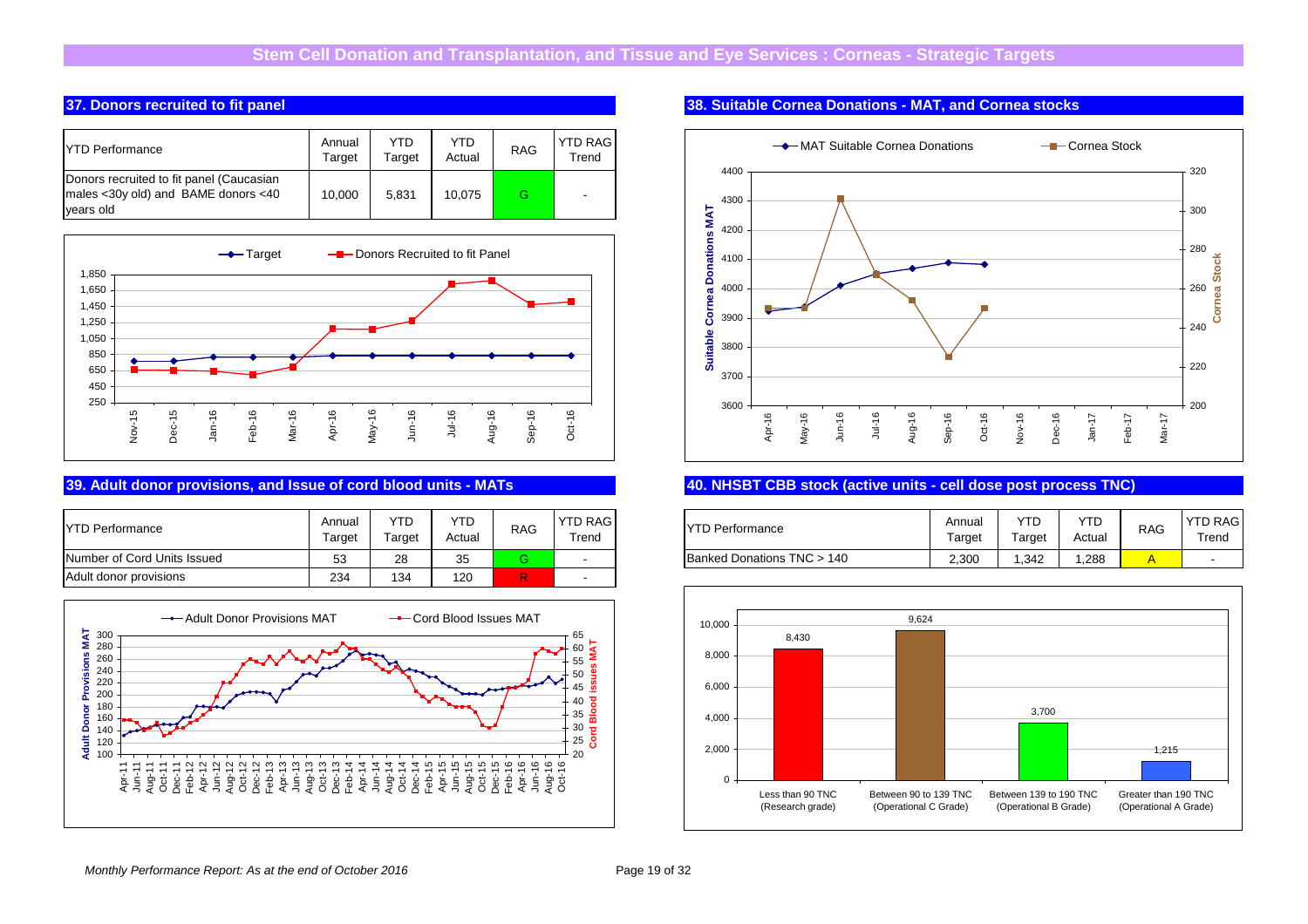|            |                              | Increase % Consent/Authorisation rate (Overall)                                             | R.             | Year to date at 61.5% (vs plan of 70%) - chart 53.                   |
|------------|------------------------------|---------------------------------------------------------------------------------------------|----------------|----------------------------------------------------------------------|
|            |                              | Increase % Consent/Authorisation rate (Overall) -<br><b>DBD</b>                             | A              | Reporting at 66.3% in the year to date (vs plan of 72%)              |
|            |                              | Increase % Consent/Authorisation rate (Overall) -<br><b>DCD</b>                             | R.             | Reporting at 58.1% in the year to date (vs plan of 68%)              |
|            |                              | Deceased donors - $2016/17$ target $-1,440$                                                 | A              | Deceased donors year to date 788 (vs 840) - chart 41 -               |
|            | <b>TOT 2020</b>              | Deceased Organ Donors per million population - 22<br>per/m                                  | $\blacksquare$ | Reported quarterly. September at 21.4m vs 22m planned.               |
| <b>ODT</b> | <b>Key</b><br><b>Outcome</b> | Number of Living donors 2016/17 (1,260) - reported<br>one month in arrears (chart 52).      | R.             | Year to date at 515 (vs plan of 630) - chart 44.                     |
|            | <b>Measures</b>              | Living Donors per million population - 19.0 per/m                                           | A              | Reported quarterly. September at 16.3m vs 18.0m plan.                |
|            |                              | OD register at 22.1m - internal NHSBT target based<br>on 1.6m new registrations in 2016/17. | R.             | Year to date - 0.7m registrations (vs 0.8m target).                  |
|            |                              | Organ Transplants - Deceased (3,900)                                                        | A              | 2,063 transplants in the year to date (vs plan 2,275) - chart<br>42. |
|            |                              | Deceased Organ Transplants per million population -<br>60 per/m                             | $\blacksquare$ | Reported quarterly. September at 55.8m vs 58.2m plan.                |
|            |                              | NHSBT Cost per Transplant (chart 43). - £17.9k                                              | A              | September at £18.99k (vs £17.9k).                                    |

#### **Commentary - ODT**

- There were 127 deceased donors in October (67 DBD and 60 DCD) versus the monthly target of 120. In the year to date there have now been 788 deceased donors (450 DBD and 338 DCD) 52 donors lower than target of 840. October 2016 was the highest month since last October 2015 (143 deceased donors). There are now only 8 more deceased donors than in the same 7 months last year (-8 DBD, +16 DCD).
- The trend, expressed as an MAT is flattening / falling. In the year to date there has been 8 (1%) more donors than last year, but if current trends persist there is a risk that the level of deceased donation in 2016/7 will fall below that of 2015/16.
- When compared with the same 7 months last year the DBD consent rate (66%) is 3 percentage points lower but the DCD consent rate (58%) is 2 percentage points higher but with no improvement in the overall consent rate. The 70% DBD consent rate achieved in October is, however, a significant improvement on the past few months with 3 teams achieving 100%. It has been reported by teams that there appears to be an increasing trend of pre-approaches by clinicians.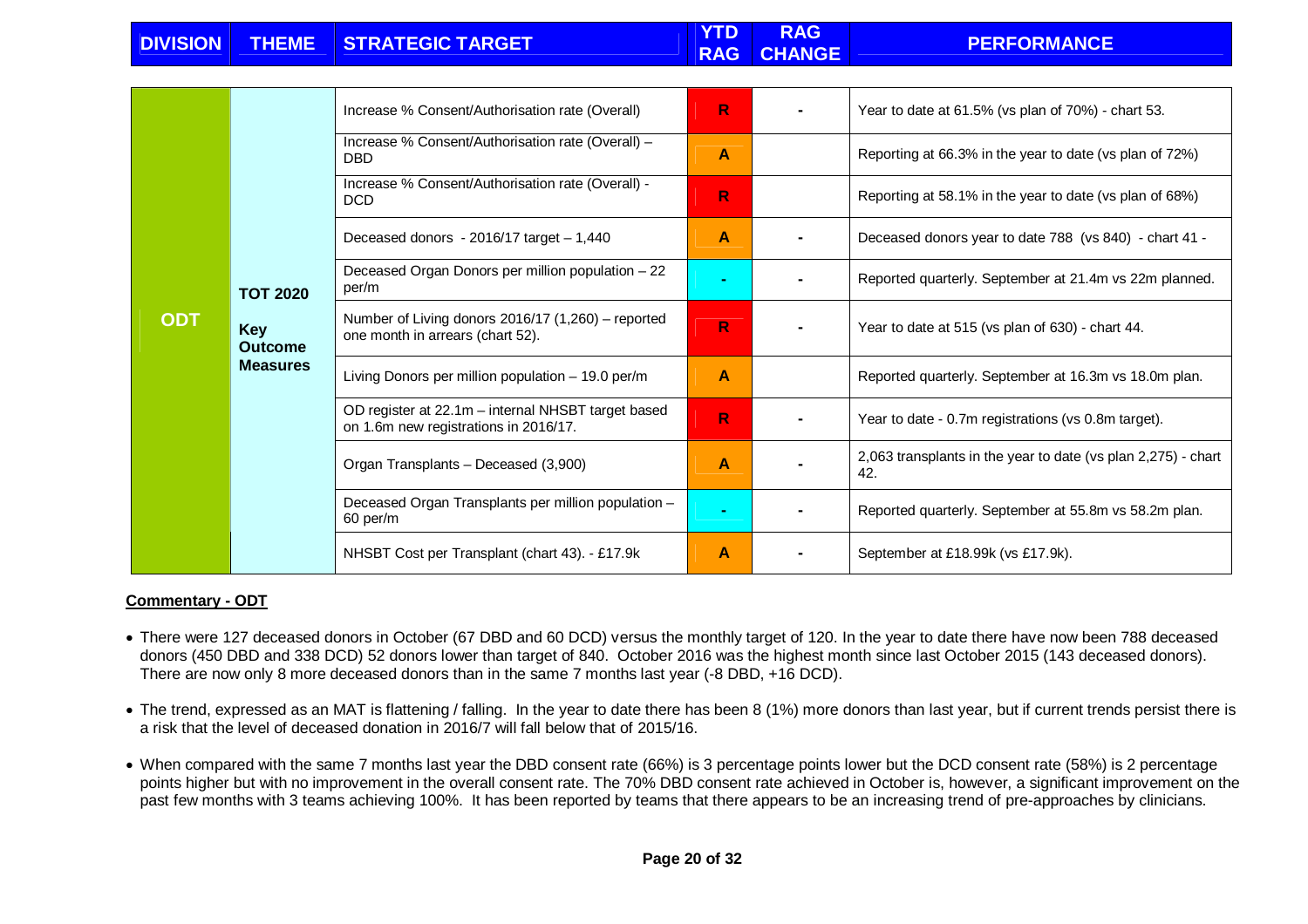- There were just 3 ODR overrides in October (the lowest number reported this year), accompanied by a significantly improved consent rate of 95.5%. Year to date there have been 13 fewer overrides (52 vs 65). The consent rate for patients not on the ODR remains at 50%, the same level seen last year.
- October was a strong month for deceased donor organ transplants but in the year to date there have now been 212 fewer transplants than target (although this is 37 (1.8%) higher than last year). The number of patients on the transplant waiting list reduced by 119 in October compared with September (-97 active, -22suspended). In total 9874 patients were on the transplant waiting list at 31 October (6518 active, 3356 suspended).
- ODT has launched a new heart and routine lung allocation scheme, in close collaboration with the clinical transplant community. This means that patients deemed in need of an urgent heart transplant can be assigned to either the new Super-Urgent Heart Allocation Scheme or the revised Urgent Heart Allocation Scheme and is recognised as a significant milestone in the ODT Hub Programme.
- In the first 6 months of 2016/17 there were 515 living donors, 115 fewer than target (and 19 lower than last year). Actions to address the shortfall are being taken through the LDKT 2020 implementation and include patient and public engagement initiatives to increase donation rates and professional shared learning events to improve access to LDKT and utilisation of the UK living kidney sharing schemes.
- October was a strong month for BAME consent (54%). Although small numbers (7/13) this is the highest BAME consent rate recorded in the new PDA. There continue to be actions in place to improve performance against this metric:
- All data feeds to the ODR with the exception of the Scottish GP feed, are now implemented and backlog data has been processed. On average there have been 101k opt-in registrations per month during 2016/17 and 708k YTD. This is, however, reporting at Red status versus the year to date target of 845k.
- Absence decreased to 3.21%, taking it back within target.
- Turnover in Organ Donation and Nursing decreased from 16.21% to 14.79%. Actions agreed in the Workforce Stabilisation plan are being developed and exit interviews continue to be offered to SN-OD leavers.

#### **ODT – Status of Strategic Projects per TPB reporting**

| <b>Project title</b>         | <b>Status</b> | <b>This</b><br><b>RAG</b> | Last<br><b>RAG</b> | <b>Approved</b><br><b>Cost</b><br>$(\text{Em's})$ | <b>F/Cast</b><br><b>Cost</b><br>$(\text{Em's})$ | <b>F/cast</b><br><b>Benefit</b><br>$(\text{Em's})$ | <b>Planned to</b><br>complete | <b>F/Cast to</b><br>complete |
|------------------------------|---------------|---------------------------|--------------------|---------------------------------------------------|-------------------------------------------------|----------------------------------------------------|-------------------------------|------------------------------|
| <b>Bristol Consolidation</b> | Initiation    |                           |                    | 0.9                                               | 1.3                                             | 0.5                                                | <b>Oct 17</b>                 | Oct 17                       |
| ODT Hub                      | Define        | Α                         | Α                  | 4.1<br>$(2.6^*)$                                  | 4.1<br>$(2.4^*)$                                | N/A                                                | Dec 19                        | Dec 19                       |

#### **Note:**

]

\* Costs are also noted for ODT Hub Year against figures quoted in the Year 2 business case.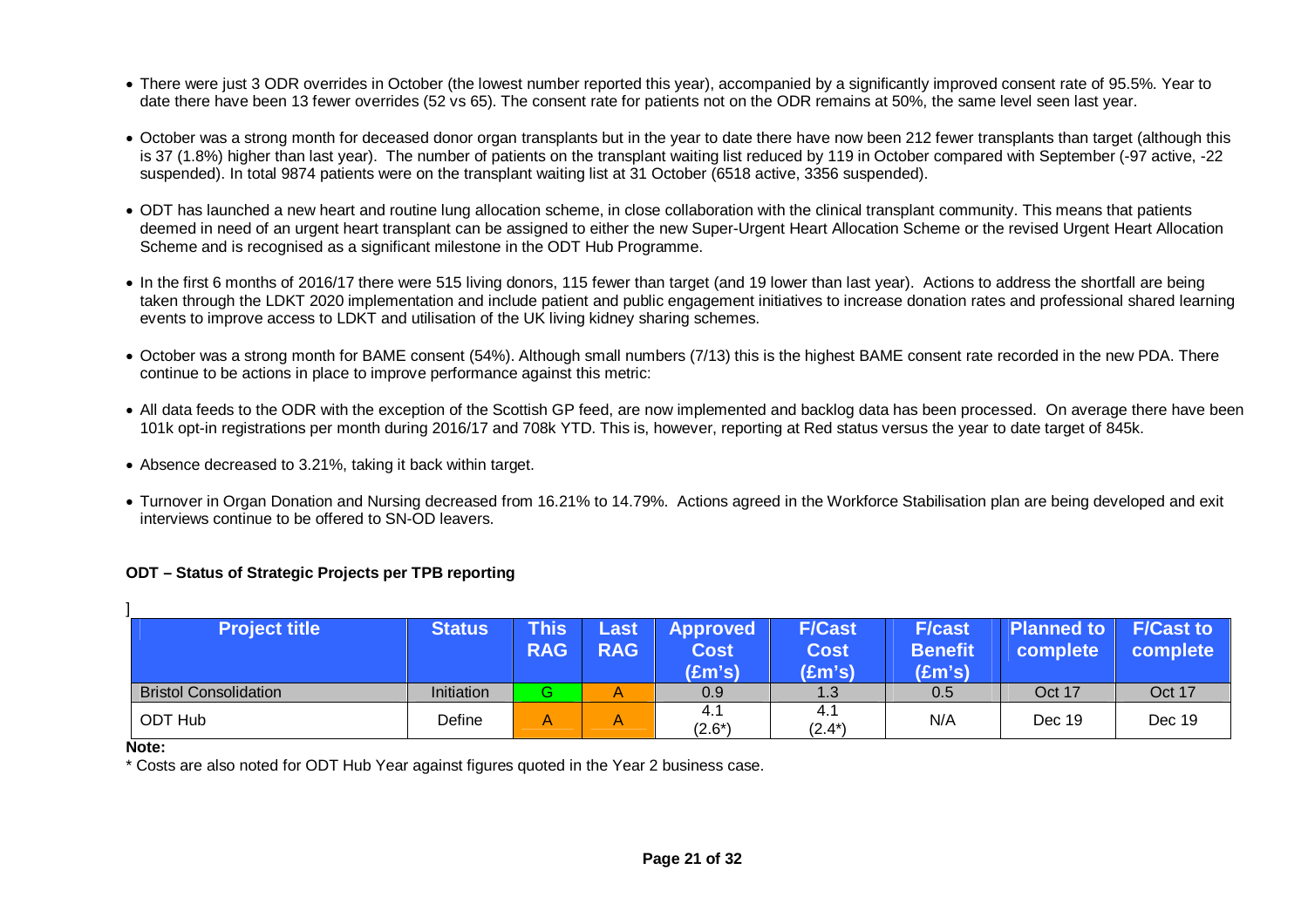## **Organ Donation and Transplant - Outcomes**

#### **41. MAT number of Deceased Organ Donors**

| <b>YTD Performance</b>          | Annua<br>Гarget | 'VTD. | Target YTD Actual | <b>YTD RAG</b> | <b>YTD RAG</b><br>Trend  | <b>IYTD Performance</b>              | Annua<br>Target | <b>YTD Target YTD Actual</b> |      | RAG | <b>YTD RA</b><br>Trend |
|---------------------------------|-----------------|-------|-------------------|----------------|--------------------------|--------------------------------------|-----------------|------------------------------|------|-----|------------------------|
| Number of Deceased Organ Donors | 440             | 840   | 788               |                | $\overline{\phantom{0}}$ | Number of Deceased Donor Transplants | 3900            | 2275                         | 2063 |     | <b>Better</b>          |



#### **43. ODT Cost per Donor/Transplant**



#### **42. MAT number of Deceased Organ Transplants**

| AG<br>d | <b>YTD Performance</b>               | Annual<br>Target |      | <b>YTD Target YTD Actual</b> | <b>RAG</b> | <b>YTD RAG</b><br>Trend |
|---------|--------------------------------------|------------------|------|------------------------------|------------|-------------------------|
|         | Number of Deceased Donor Transplants | 3900             | 2275 | 2063                         |            | <b>Better</b>           |



#### **44. MAT number of Live Organ Donors (reported one month in arrears)**

| <b>RAG</b><br>end | <b>YTD Performance</b>                                           | Annual<br>Target |     | <b>YTD Target YTD Actual</b> | YTD<br><b>RAG</b> | <b>YTD RAG</b><br>$T$ rend |
|-------------------|------------------------------------------------------------------|------------------|-----|------------------------------|-------------------|----------------------------|
|                   | Number of Living Organ Donors (reported one<br>month in arrears) | 1260             | 630 | 515                          |                   |                            |

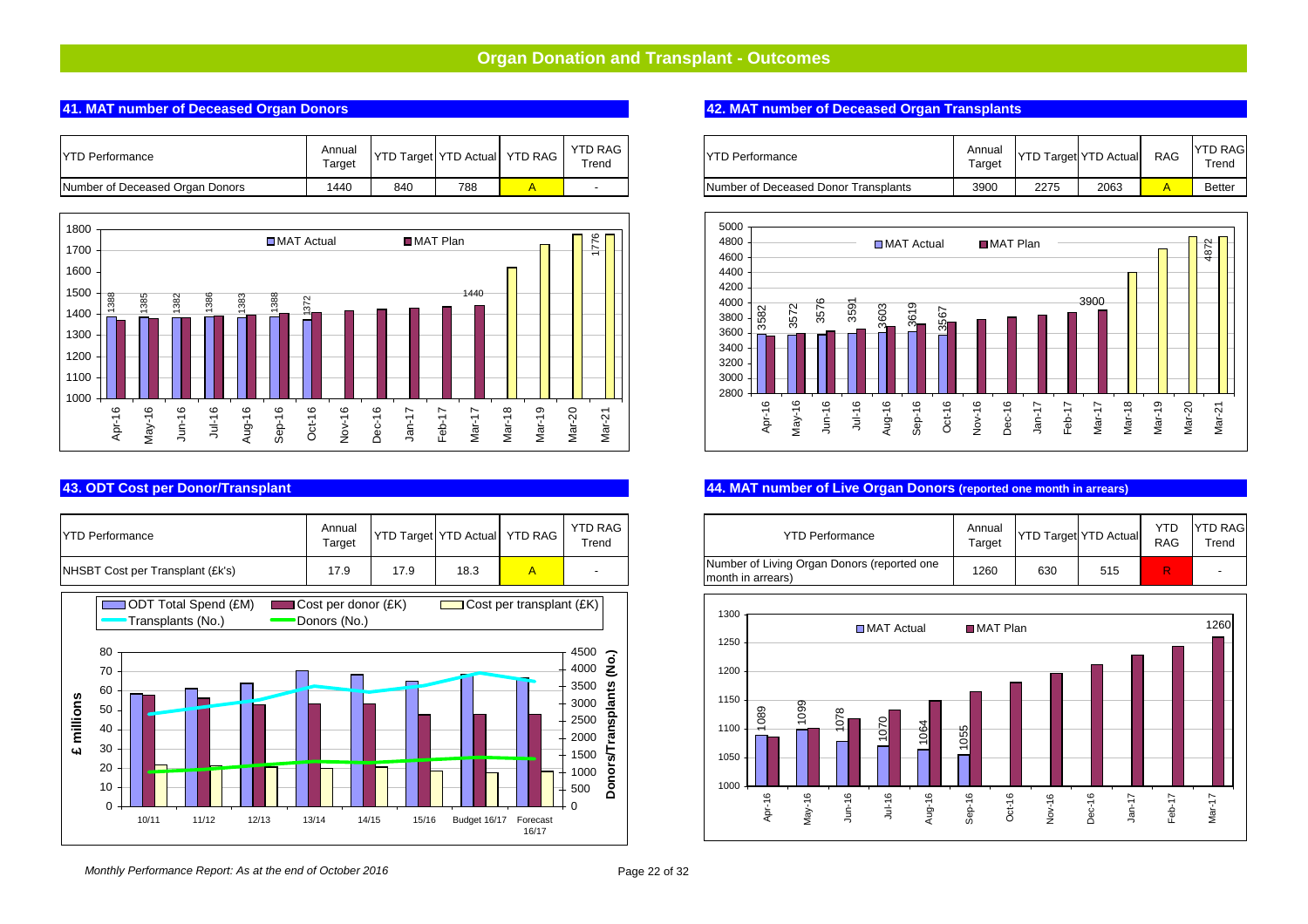## **Organ Donation and Transplant - DBD Activity**



#### **45. MAT number of Deceased Organ Donors (DBD)**

#### **47. Deceased Organ Donors - Weekly (DBD)**



#### **46. Deceased Organ Donors - Monthly (DBD)**



#### **48. Deceased Organ Donors - Team (DBD)**

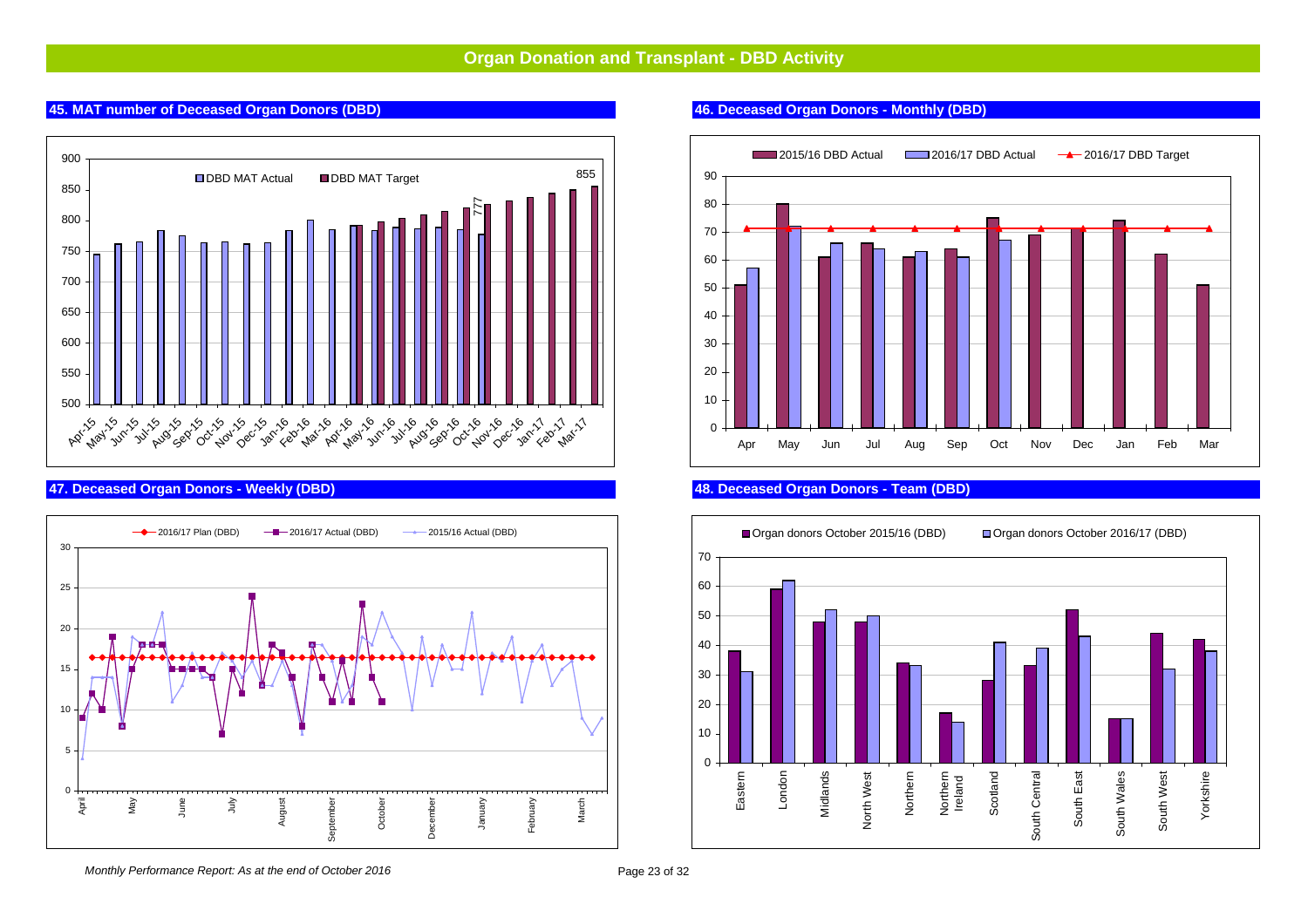## **Organ Donation and Transplant - DCD Activity**



#### **49. MAT number of Deceased Organ Donors (DCD)**

#### **51. Deceased Organ Donors - Weekly (DCD)**



#### **50. Deceased Organ Donors - Monthly (DCD)**



#### **52. Deceased Organ Donors - Team (DCD)**

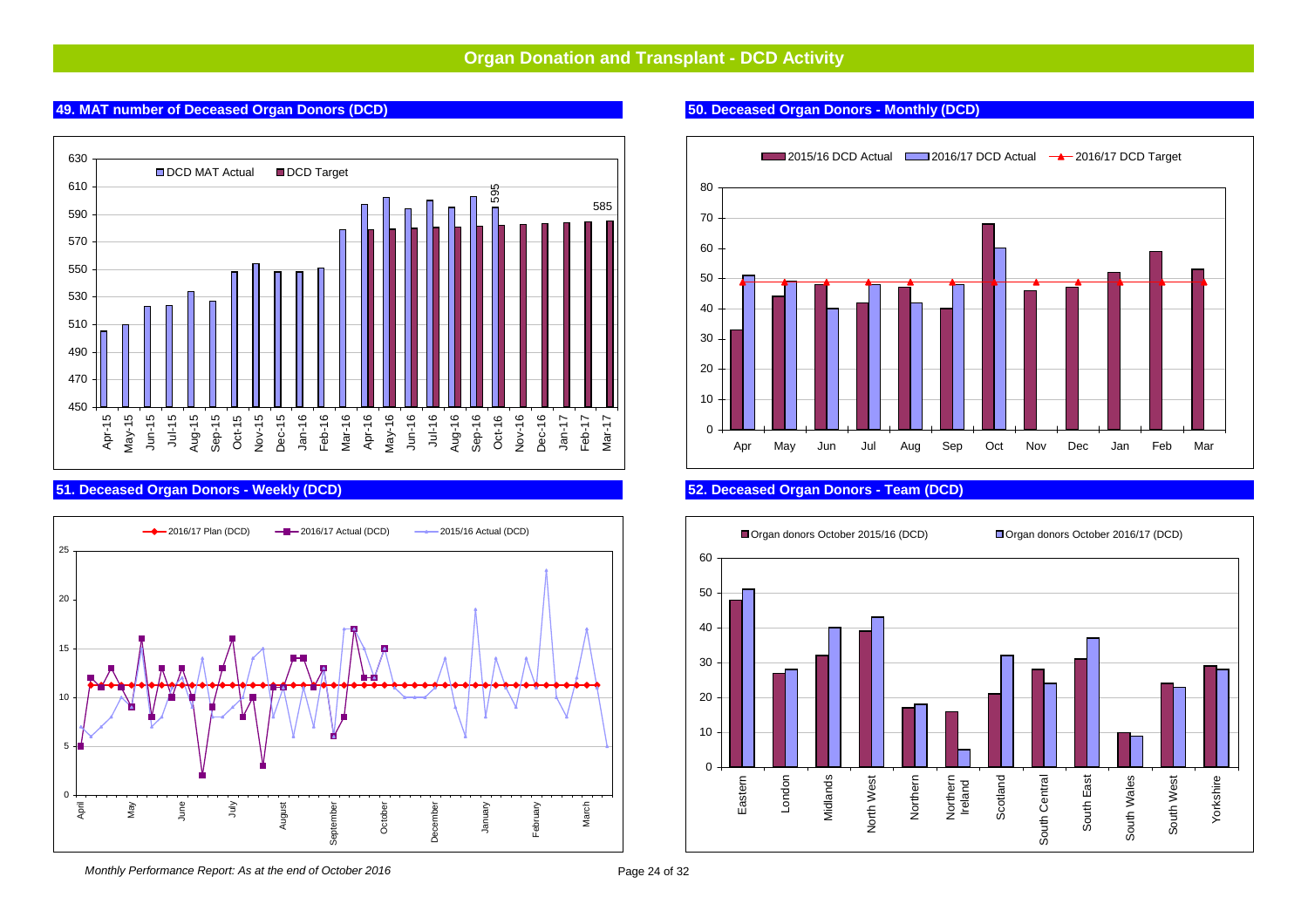#### **53. Consent / Authorisation rate (DBD & DCD)**ODT # 1999 AND # 1999 AND # 1999 AND # 1999 AND # 1999

| <b>TYTD Performance</b>                            | Annual<br>Target | <b>IYTD Target YTD Actual   YTD RAG</b> |       | <b>YTD RAG</b><br>$T$ rend |
|----------------------------------------------------|------------------|-----------------------------------------|-------|----------------------------|
| Increase % Consent/Authorisation rate<br>(Overall) | 70.0%            | 70.0%                                   | 61.5% | ۰                          |



#### **55.Consent/Auth. rate (patient not expressed wish to donate/ODR status unknown) 56. Number of people registered on the ODR**



#### **54. Consent/Authorisation rate (patient expressed wish to donate on the ODR)**



## $\mathbf R$  . The set of the set of the set of the set of the set of the set of the set of the set of the set of the set of the set of the set of the set of the set of the set of the set of the set of the set of the set of the

| IYTD Performance                                                 | Annual<br>Target | <b>YTD Target YTD Actual</b> YTD RAG |       | <b>YTD RAG</b><br>Trend |
|------------------------------------------------------------------|------------------|--------------------------------------|-------|-------------------------|
| Organ Donor Register – number of new<br>registrations (millions) | 1.600            | 0.845                                | 0.708 | $\blacksquare$          |

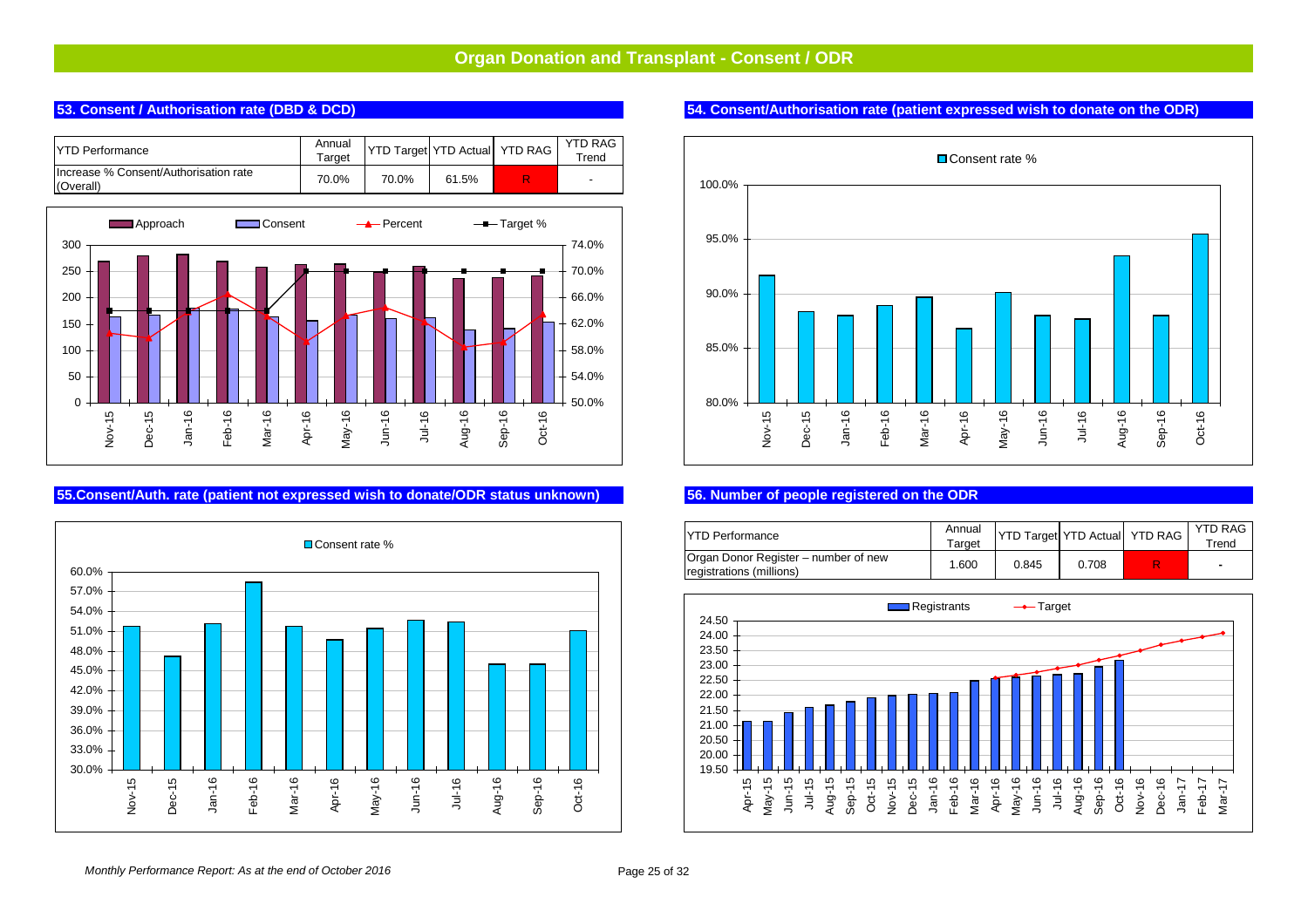

#### **57. Consent/Authorisation rate (DCD) per month**

#### **59. Consent/Authorisation rate (DBD) per month**



#### **58. Consent/Authorisation rate (DCD) % by Region**



#### **60. Consent/Authorisation rate (DBD) % by Region**

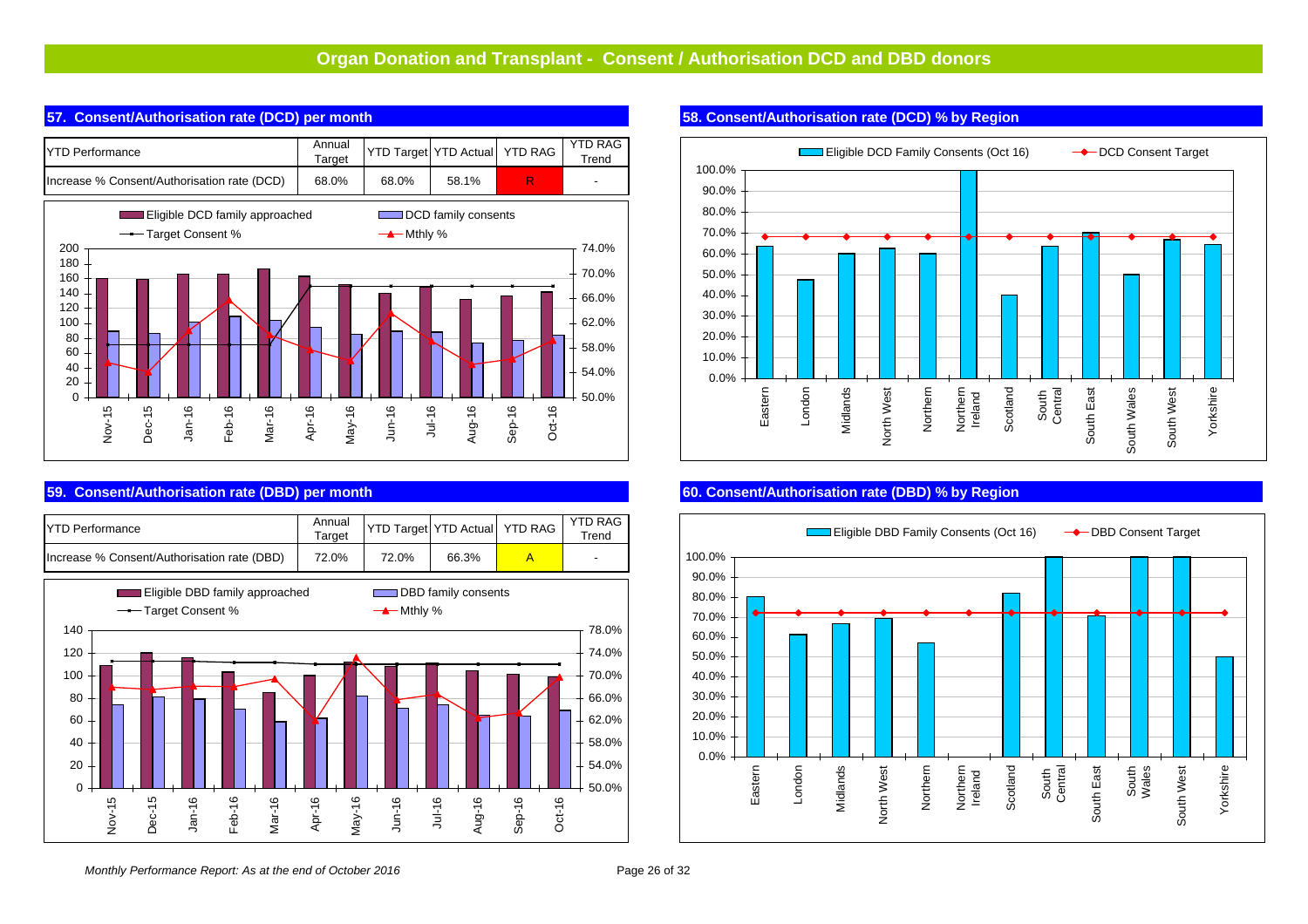#### **61. Transplantable Organs per Donor**



#### **62. Duty Office - Incidents per Organ Offer**

**64. Annual Turnover rate (%)**



#### **Organ Donation and Transplant - Absence/Turnover**

#### **63. ODT Absence rate (%)**



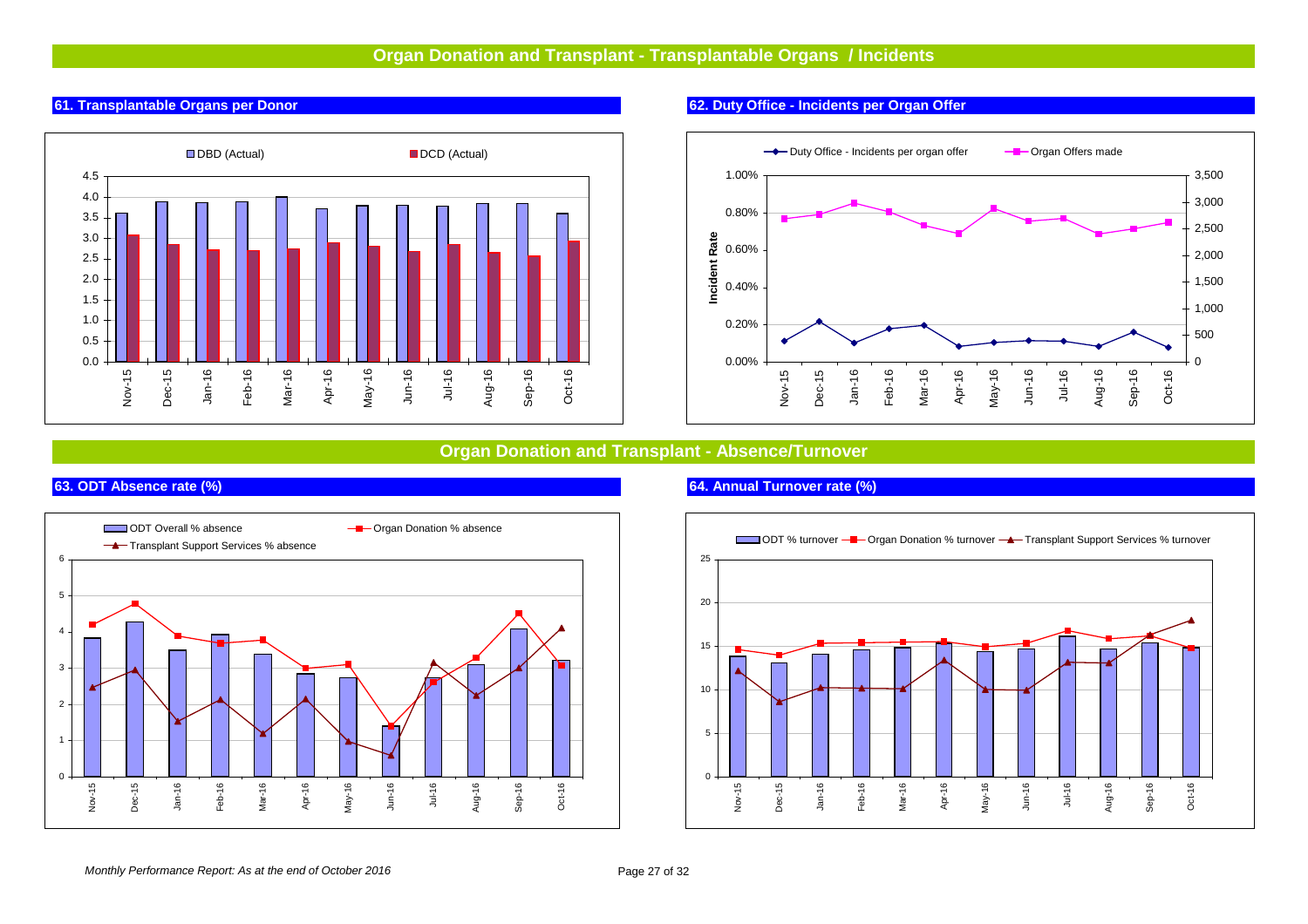| <b>SECTOR</b>                    | <b>NOTES/UPDATE REPORT</b>                                                                                                                                                                                                                                                                        |
|----------------------------------|---------------------------------------------------------------------------------------------------------------------------------------------------------------------------------------------------------------------------------------------------------------------------------------------------|
|                                  |                                                                                                                                                                                                                                                                                                   |
|                                  | Sickness absence is at 3.6% (vs 3.9% October), with Blood Donation better at 5.3%. Action has been taken to reduce long term sickness in<br>blood donation with a focus on improving the quality of the return to work interviews.                                                                |
|                                  | The Your Voice – Be Heard survey launched on $31st$ October and is aiming for an 85% or better response rate.                                                                                                                                                                                     |
| <b>NHSBT</b><br><b>Corporate</b> | The online blood ordering system (OBOS) suffered a near one day outage on 6/7 October but otherwise system availability was good.                                                                                                                                                                 |
|                                  | NHSBT's Nursing Strategy 2016 - 2020, was launched at the end of October and sets out the bilateral commitments between NHS Blood and<br>Transplant and it's professional nursing workforce. The strategy is available at<br>http://nhsbtweb/userfiles/NHSBT%20Nursing%20strategy%202016_2020.pdf |

### **Corporate – status of Strategic projects per TPB reporting – is reported in the following table**

### **TRANSFORMATION PROGARMME – GROUP LEVEL PROJECTS**

#### **Corporate - Status of Strategic Projects per TPB reporting**

| <b>Project title</b>                                  | <b>Status</b>   | <b>This</b><br><b>RAG</b> | Last<br><b>RAG</b> | <b>Approved</b><br><b>Cost</b><br>(£m's) | <b>F/Cast</b><br><b>Cost</b><br>(£m's) | <b>F/cast</b><br><b>Benefit</b><br>$(\text{Em's})$ | Planned to<br>complete | <b>F/Cast to</b><br>complete |
|-------------------------------------------------------|-----------------|---------------------------|--------------------|------------------------------------------|----------------------------------------|----------------------------------------------------|------------------------|------------------------------|
| <b>Brentwood Estates Optimisation</b>                 | <b>Delivery</b> | R.                        | R.                 | 7.1                                      | 4.1                                    | 1.1                                                | May 17                 | May 17                       |
| Networks & Telephony Contract                         | <b>Delivery</b> | $\mathsf{R}$              | R.                 | 0.9                                      | 0.9                                    | 0.1                                                | Apr 17                 | <b>Jun 17</b>                |
| Oracle Database Upgrade                               | <b>Delivery</b> | G                         | G.                 | 0.3                                      | 0.3                                    | N/A                                                | Mar 17                 | Mar 17                       |
| Leeds Sheffield                                       | Initiation      | G                         | G.                 | 12.7                                     | 12.7                                   | N/A                                                | Sep 20                 | Sep 20                       |
| <b>Next Generation Firewalls Managed</b><br>Service   | <b>Delivery</b> | A                         | A                  | 1.5                                      | 1.5                                    | N/A                                                | <b>Nov 16</b>          | May 17                       |
| Desktop Modernisation -<br>Infrastructure Improvement | Initiation      | A                         | Α                  | 9.1                                      | 9.1                                    | N/A                                                | $N/A^*$                | May 17                       |

## **Note:**

\*Baseline date not yet set as a number of factors still need to be finalised including hardware contracts, IT resources and full time contractors which limit the ability to fully commit to a plan.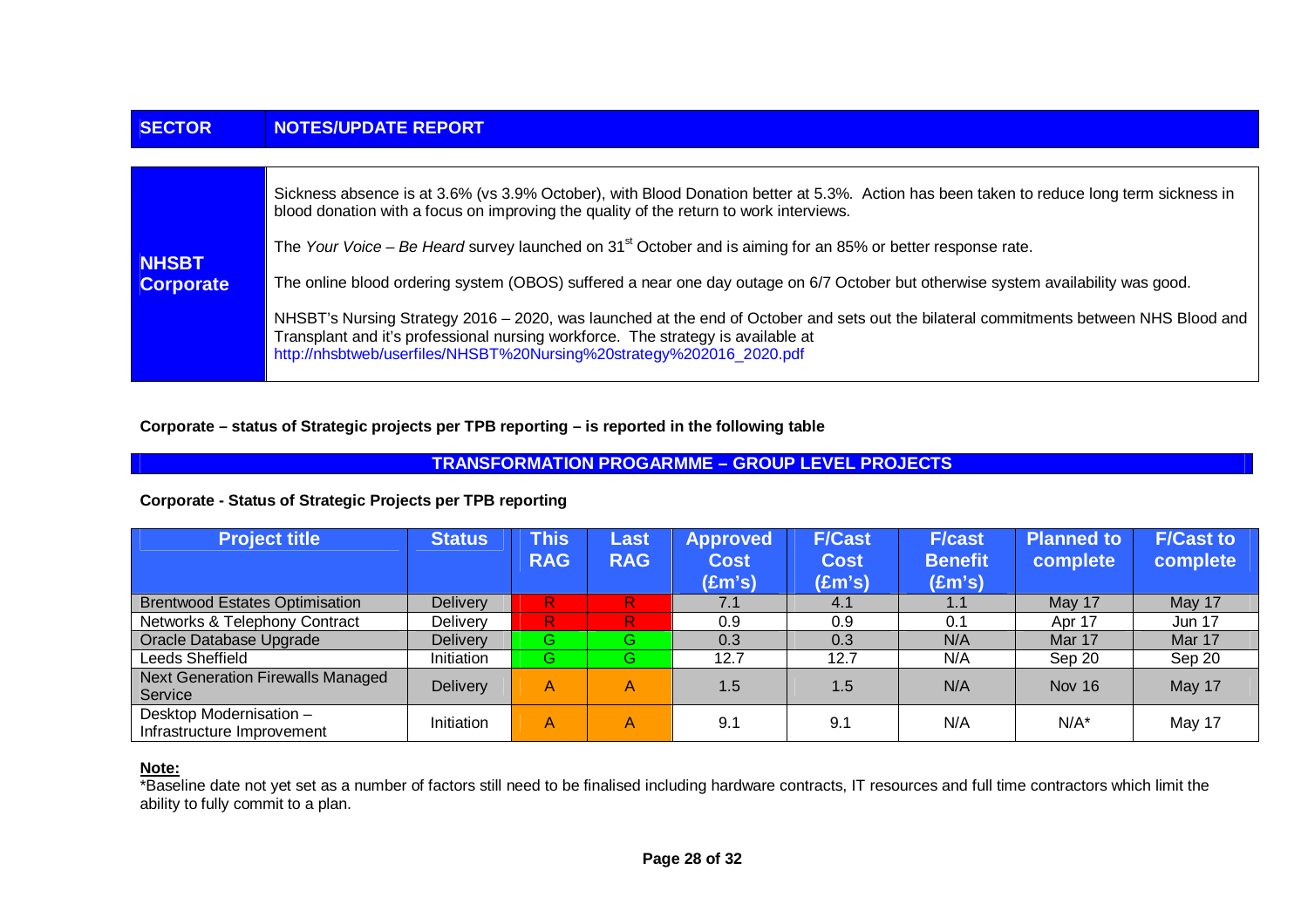### **NHSBT Corporate - ICT / Workforce**

| 65. IT system performance                    |                |                |                |                          | 66. Health a                          |
|----------------------------------------------|----------------|----------------|----------------|--------------------------|---------------------------------------|
| System availability                          | Period         | Period         | Period         | <b>RAG</b>               | H&S Incident Le                       |
|                                              | Target         | Actual         | <b>RAG</b>     | Trend                    | in arrears)                           |
| Donor Portal                                 | 99.95%         | 100.00%        | G              |                          | <b>Blood Donation</b>                 |
|                                              |                |                |                |                          | M&L                                   |
|                                              |                |                |                |                          | DTS/SpS                               |
| Pulse                                        | 99.95%         | 100.00%        | G              |                          | <b>Organ Donatior</b>                 |
|                                              |                |                |                |                          | <b>Group Services</b><br><b>NHSBT</b> |
|                                              |                |                |                |                          |                                       |
| OBOS                                         | 99.95%         | 97.15%         | R.             | Worse                    | <b>Blood S</b>                        |
|                                              |                |                |                |                          | 50                                    |
|                                              | 99.95%         | 100.00%        | G              |                          |                                       |
| Hematos                                      |                |                |                |                          | 40                                    |
|                                              |                |                |                |                          | 30                                    |
| <b>EOS</b>                                   | 99.95%         | 100.00%        | G              |                          |                                       |
|                                              |                |                |                |                          | 20                                    |
|                                              |                |                |                |                          | 10                                    |
| <b>NtXD</b>                                  | 99.95%         | 100.00%        | G              | $\overline{\phantom{a}}$ |                                       |
|                                              |                |                |                |                          | $\mathbf 0$                           |
|                                              | 99.95%         | 99.90%         | $\overline{A}$ | Worse                    | $Oct-15$                              |
| TMS                                          |                |                |                |                          |                                       |
|                                              |                |                |                |                          |                                       |
| 67. Headcount / WTE (as at payroll date)     |                |                |                |                          | <b>68. Sickness</b>                   |
|                                              | Plan WTE       | <b>YTD Ave</b> | Variance       |                          |                                       |
| Function                                     | (Ave YTD)      | WTE(C)         | <b>WTE</b>     | Variance %               | 10.00%                                |
| Blood Supply: Manufacturing, Testing & Issue | 815            | 829            | $-15$          | $-1.8%$                  |                                       |
| Blood Supply: Blood Donation                 | 1,488          | 1,511          | $-23$          | $-1.5%$                  |                                       |
| <b>Diagnostic and Therapeutic Services</b>   | 802            | 789            | 13             | 1.6%                     | 9.00%                                 |
| Organ Donation (including Group Services)    | 398            | 372            | 26             | 6.5%                     |                                       |
| <b>Sub-total Operational</b>                 | 3,502          | 3,501          | 1              | 0.0%                     | 8.00%                                 |
| <b>CEO</b> and Board                         | $\overline{7}$ | $\overline{4}$ | 4              | 51.6%                    |                                       |
| Quality                                      | 85             | 82             | 3              | 3.6%                     | 7.00%                                 |
| Communications                               | 71             | 62             | 8              | 11.9%                    |                                       |
| <b>Estates &amp; Facilities</b>              | 82             | 77             | 5              | 6.1%                     |                                       |
| <b>Blood Supply: Logistics</b>               | 360            | 341            | 19             | 5.2%                     | 6.00%                                 |
| Finance                                      | 98             | 92             | 6              | 5.9%                     |                                       |
| <b>HR and BTS Project Management</b>         | 151            | 144            | $\overline{7}$ | 4.5%                     | 5.00%                                 |
| BTS - Information Communication Technology   | 161            | 139            | 22             | 13.4%                    |                                       |

| 67. Headcount / WTE (as at payroll date)          |                       |                           |                        |            |
|---------------------------------------------------|-----------------------|---------------------------|------------------------|------------|
| Function                                          | Plan WTE<br>(Ave YTD) | <b>YTD Ave</b><br>WTE (C) | Variance<br><b>WTE</b> | Variance % |
| Blood Supply: Manufacturing, Testing & Issue      | 815                   | 829                       | $-15$                  | $-1.8%$    |
| Blood Supply: Blood Donation                      | 1,488                 | 1,511                     | $-23$                  | $-1.5%$    |
| <b>Diagnostic and Therapeutic Services</b>        | 802                   | 789                       | 13                     | 1.6%       |
| Organ Donation (including Group Services)         | 398                   | 372                       | 26                     | 6.5%       |
| <b>Sub-total Operational</b>                      | 3,502                 | 3,501                     |                        | 0.0%       |
|                                                   |                       |                           |                        |            |
| <b>CEO and Board</b>                              | 7                     | 4                         | 4                      | 51.6%      |
| Quality                                           | 85                    | 82                        | 3                      | 3.6%       |
| <b>Communications</b>                             | 71                    | 62                        | 8                      | 11.9%      |
| <b>Estates &amp; Facilities</b>                   | 82                    | 77                        | 5                      | 6.1%       |
| <b>Blood Supply: Logistics</b>                    | 360                   | 341                       | 19                     | 5.2%       |
| Finance                                           | 98                    | 92                        | 6                      | 5.9%       |
| <b>HR and BTS Project Management</b>              | 151                   | 144                       |                        | 4.5%       |
| <b>BTS - Information Communication Technology</b> | 161                   | 139                       | 22                     | 13.4%      |
| <b>Clinical</b>                                   | 186                   | 181                       | 5                      | 2.7%       |
| Research and Development                          | 36                    | 42                        | -6                     | $-16.1%$   |
| <b>Change Programme &amp; Development</b>         | 4                     | 13                        | -9                     | $-253.6%$  |
| <b>Sub-total Group Service</b>                    | 1,240                 | 1,177                     | 63                     | 5.1%       |
|                                                   |                       |                           |                        |            |
| <b>Total</b>                                      | 4,742                 | 4.678                     | 64                     | 1.3%       |
| % Operational WTE to Total WTE                    | 74%                   | 75%                       |                        |            |

#### **66. Health and Safety - Accident Reporting**

| H&S Incident Levels (x 1 mth | Level 1&2         | Level 1&2 MAT | Level 1-3           | Level 1-3     |
|------------------------------|-------------------|---------------|---------------------|---------------|
| in arrears)                  | <b>MAT Target</b> | Total         | <b>Mthly Target</b> | Period Actual |
| <b>Blood Donation</b>        | < 24              | 21            | $=$ /<27            | 18            |
| M&L                          | -9                |               | $=$ /<5             |               |
| DTS/SpS                      | $=$ /<1           |               | $=$ /<2             |               |
| Organ Donation               |                   |               | $=$ /<1             |               |
| <b>Group Services</b>        |                   |               | $=$ /<1             |               |
| <b>NHSBT</b>                 | < 34              | 30            | $=$ /<36            | 22            |



#### **68. Sickness Absence**

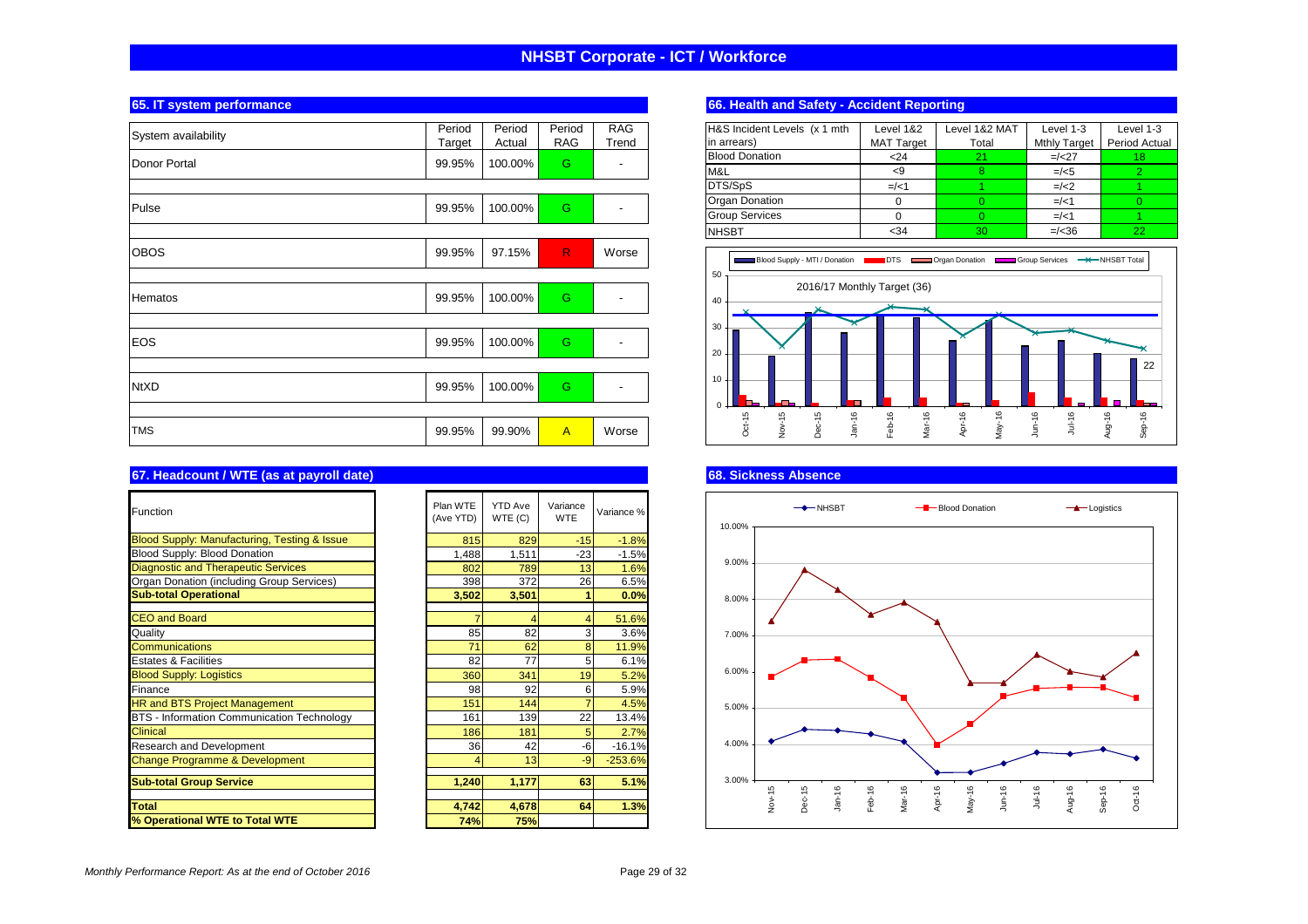|                                                                                                                      | <b>Corporate Risk Register Summary</b>                                                                                                                                                                                                                                                                                                                                                                                                                                                                                                                                                                                                                                                                                                                                                                                                                                                                                                                                                                                                                                                                                                                                             | Red | <b>Amber</b> | <b>Green</b> |  |  |  |
|----------------------------------------------------------------------------------------------------------------------|------------------------------------------------------------------------------------------------------------------------------------------------------------------------------------------------------------------------------------------------------------------------------------------------------------------------------------------------------------------------------------------------------------------------------------------------------------------------------------------------------------------------------------------------------------------------------------------------------------------------------------------------------------------------------------------------------------------------------------------------------------------------------------------------------------------------------------------------------------------------------------------------------------------------------------------------------------------------------------------------------------------------------------------------------------------------------------------------------------------------------------------------------------------------------------|-----|--------------|--------------|--|--|--|
|                                                                                                                      | 138                                                                                                                                                                                                                                                                                                                                                                                                                                                                                                                                                                                                                                                                                                                                                                                                                                                                                                                                                                                                                                                                                                                                                                                | 9   | 120          | 9            |  |  |  |
|                                                                                                                      | The dependency and reliance on the SME that currently provides support for our critical operational systems (PULSE/Hematos)<br>and, in particular, their ability to retain the necessary capability and service levels as we transition away to new systems as part of<br>the CSM project.<br>The ability to supply in case of the loss of a key facility (e.g. Filton, Speke) or the loss of critical IT systems (Pulse, Hematos,<br>networks etc). The risk of critical system loss is increasing on the back of the significant changes that are planned (e.g. new<br>desktop, CSM etc.) and the significant complexity and inter-dependency between them.<br>Inability to supply as a result of planning / supply challenges through:<br>• (at the macro level) limited visibility with regard to longer term blood demand trends and especially when current demand decline<br>will be offset by the anticipated impact of demographic trends                                                                                                                                                                                                                                 |     |              |              |  |  |  |
| <b>RISK</b><br><b>MANAGEMENT</b><br><b>Risk register</b><br>summary (net<br>risk) and<br>summary by<br><b>themes</b> | • significant differential short term demand trends at group / component level (eg O neg red cells, A neg platelets)<br>The scale of the transformation programme across NHSBT will create a significant challenge on the capacity and capability of<br>NHSBT to safely execute the change (both ICT and business resources) and a potential distraction to delivering business as usual.<br>The ability to maintain blood prices remains highly dependant on our ability to manage the combined impact of :<br>• the need to fund the significant investment in CSM (and uncertainty regarding the phasing of the spend and timescale)<br>• the organisational focus required to safely implement CSM and a slow down in the delivery of underlying BAU efficiency<br>improvements<br>• ongoing reduction in red cell (and now platelet) demand and the loss of related income and contribution<br>• being able to generate significant productivity improvements in Blood Donation especially (given the inherent productivity gap                                                                                                                                               |     |              |              |  |  |  |
|                                                                                                                      | and high contribution to overall costs) and the significant impact on service configuration required.<br>Ongoing reduction in demand will require significant changes to the configuration of blood collection services in order to not just<br>maintain productivity but deliver the increased Blood 2020 targets. This would involve fewer / larger mobile sessions, greater use of<br>fixed donor venues and much less collection activity in certain parts of the country. This may result in adverse donor reaction (and<br>potentially attendance) if not managed and communicated well and an impact on supply if, for example, sufficient numbers of O<br>neg donors cannot be retained.<br>The high prevalence of manual, paper based and verbal processes throughout NHSBT's operations, especially within reference<br>testing and in the duty office within organ donation and transplant. Although these are mitigated by appropriate manual control<br>checks, and new systems are removing transcription in some areas, there is a residual risk that these are ineffective and cause<br>transcription errors that could lead to the death or harm of NHS patients. |     |              |              |  |  |  |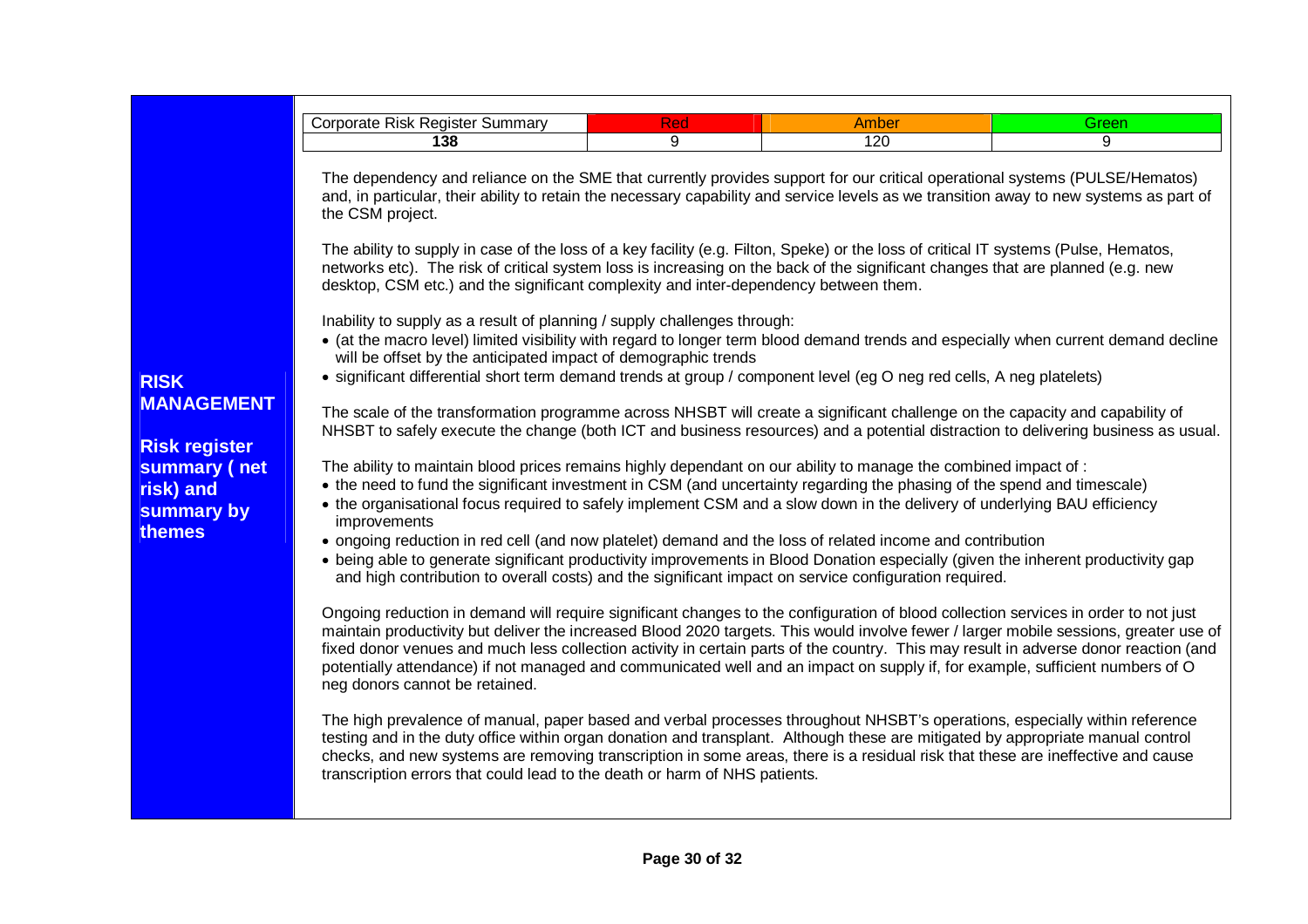Risk to delivery of TOT 2020 strategic targets driven by :

- adverse trends in the donor pool
- inability to change consent levels
- lack of funding required for supporting business cases in respect of consent strategy and new technologies
- lack of transplant capacity.

Changing clinical/commissioning intentions in Stem Cells - ie Cord Blood / BBMR, as a recommended treatment, impacting on the outcomes and therefore the future viability of these services.

There were no new high/extreme risks for review this month. .

# **RISK MANAGEMENT**

**Risk register summary ( net risk) and summary by themes (cont.)**